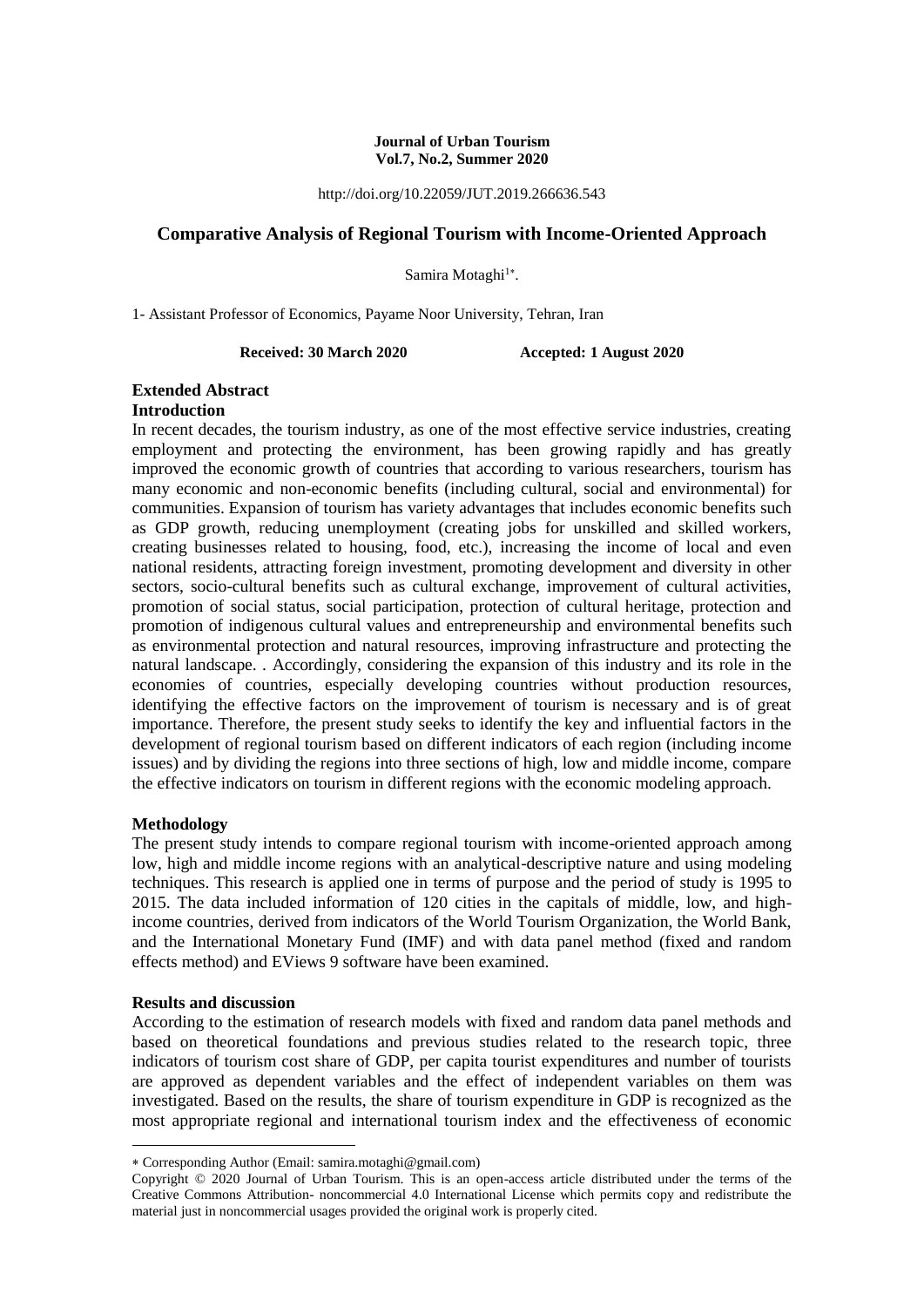variables on the index, showed that the variables of exchange rate, Consumer Price Index (CPI) and GDP per capita, are the most influential regional tourism indicators at the international level.

### **Conclusion**

The results of comparing the effective factors on the regional tourism in all three groups of low, middle and high income, showed that the variables of exchange rate, Consumer Price Index (CPI) and GDP per capita are the most important factors affecting global tourism in all countries and all three groups are low, middle and high income countries. And this factor means that the factors affecting international and regional tourism are the same in different regions and countries.

In other words, regardless of any geographical and regional conditions, economic variables are the most effective indicators in the field of international tourism and, consequently, attracting tourists to the capitals of different countries. Meanwhile, exchange rate and GDP per capita indicators have a positive effect and Consumer Price Index (inflation) has a negative impact on tourism in different countries, which shows the steady impact of these indicators in different regions.

The coefficients of these variables also show well that the lower the inflation in different regions, and the higher the exchange rate and GDP of countries, tourism in countries (in general), will have a more appropriate trend and absorption and also the process of attracting tourists in the regions will be better. In addition, the negative and very high coefficient of price index (inflation) in all three models and for all three groups, shows that high inflation, in other words, price instability in all countries of the world, is a negative indicator in attracting foreign tourists.

Also, exactly the same coefficients related to middle and high income countries, in the estimated models, show the high similarity of the two groups in the tourism sector and tourist attraction and consequently, it means that politicians and legislators in this group of countries can conform each other.

**Keywords:** Regional tourism, Income-oriented approach, Tourism economy.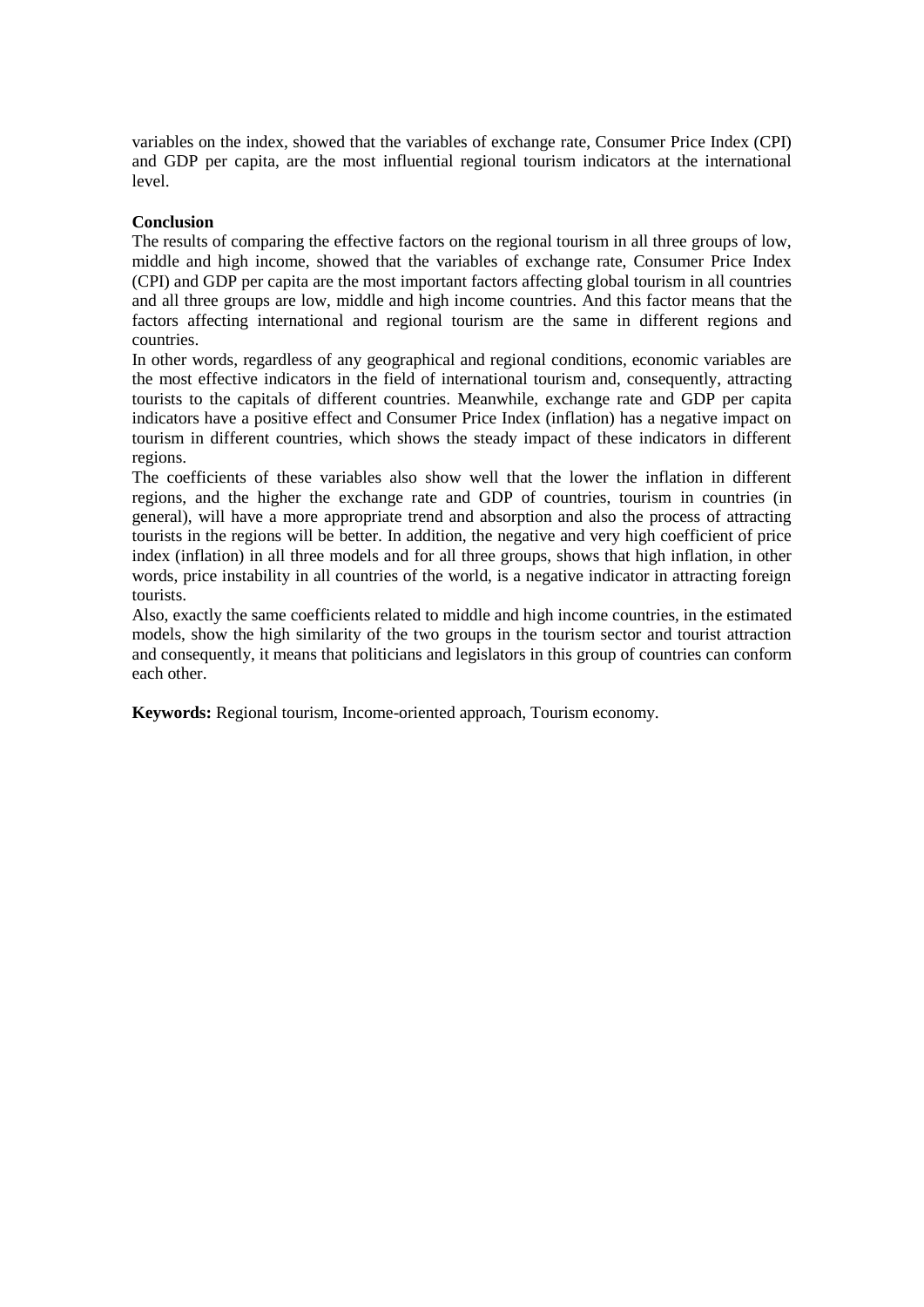**فصلنامه گردشگری شهری، دورۀ ،7 شمارۀ ،2 تابستان 1399 صص. 85-96** http://doi.org/10.22059/JUT.2019.266636.543

# **تحلیل مقایسهای گردشگری منطقهای با رویکرد درآمد محور**

**-** استادیار اقتصاد، دانشگاه پیام نور، تهران، ایران <sup>1</sup> **سمیرا متقی**

**دریافت مقاله: 1399/01/11 پذیرش مقاله: 1399/05/11**

### **چکیده**

با توجه به گسترش صنعت گردشگری و نقش آن در اقتصاد کشورها، بهویژه کشورهای درحالتوسعه فاقـد منـابع تولیدی، شناسایی عوامل مؤثر در بهبود گردشگری، امری ضروری بوده و از اهمیت بسـیاری، برخـوردار میباشـد. ازاینرو پژوهش حاضر به دنبال این هدف است تا عوامل کلیدی و اثرگذار در توسعه گردشـگری منطقـهای را بـر اساس شاخص های مختلف هر منطقه (ازجمله مباحث درآمدی) شناسایی و با تقسیم مناطق به سه بخـش درآمـد بالا، پایین و متوسط، شاخصهای اثرگذار بر گردشگری را در مناطق مختلف، بـا رویکـرد مدلِسـازی اقتصـادی، موردقیاس قرار دهد. این پژوهش به لحاظ هـدف، کـاربردی و بـه لحـاظ ماهیـت و روش، تحلیلـی – توصـیفی میباشد. دوره زمانی موردبررسی تحقیق، 1995 تا 2015 بـوده و نمونـه موردبررسـی 120 شـهر از پایتختهـای کشورهای با درآمد متوسط، پایین و بالا می باشد. نتایج حاصله از تحقیق، نشان می دهـد کـه متغیرهـای نـرخ ارز، شاخص قیمت خردهفروشی )CPI )و تولید ناخالص داخلی سرانه از مهمترین عوامل اثرگذار بر گردشگری جهـانی همه کشورها و هر سه گـروه کشـورهای بـا درآمـد پـایین، متوسـ و بـاال، محسـوب میشـود و در ایـن میـان، شاخصهای نرخ ارز و تولید ناخالص داخلی سرانه تأثیر مثبت و شاخص خردهفروشی قیمتها )تورم(، تأثیر منفـی بر گردشگری در کشورهای مختلف داشته که نشان دهنده تأثیرگذاری یکنواخت این شاخص ها در مناطق مختلـف میباشد. همچنین، ضرایب کامالً یکسان مربوط به کشورهای بـا درآمـد متوسـ و بـاال، در مـدلهای تخمینـی، شباهت زیاد این دو گروه در بخش گردشگری و جذب گردشگر را نشان میدهد و بالطبع حاکی از این اسـت کـه سیاستمداران و قانونگذاران بخش گردشگری در این گروه کشورها، میتوانند از یکدیگر تبعیت کنند.

**واژگان کلیدی:** گردشگری منطقهای، رویکرد درآمد محور، اقتصاد گردشگری.

Email: samira.motaghi@gmail.com مسئول نویسنده .1

1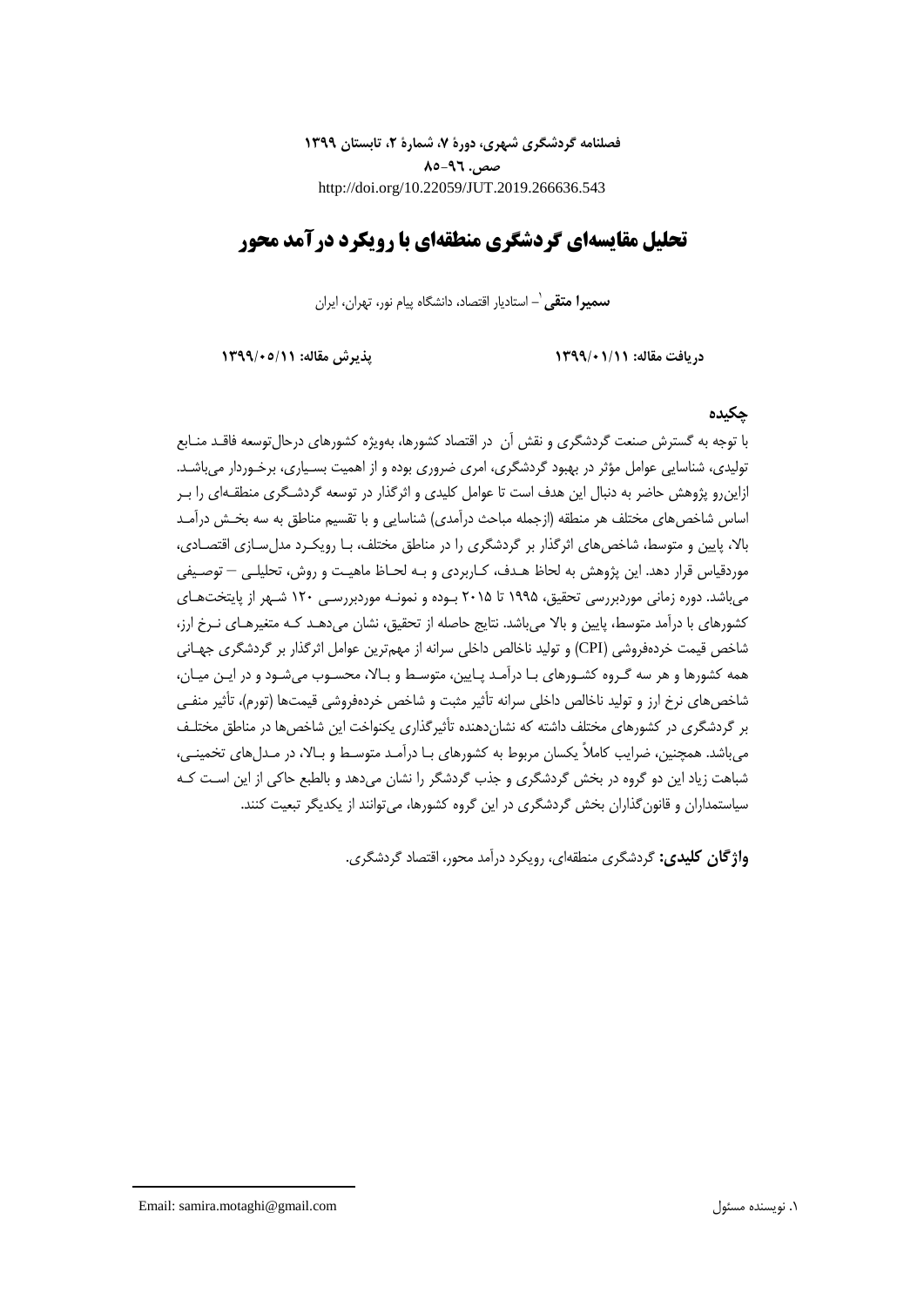#### **مقدمه**

در دهههای اخیر، صنعت گردشگری بهعنوان یکی از صنایع اثرگذار خدماتی ایجادکننـده اشـتغال و حـافظ محی زیسـت، بهسرعت در حال رشد بوده و تا حد زیادی، رشد اقتصادی کشورها را بهبود بخشیده اسـت (Chianeh et al,2013:20). بـر اسـاس نظـر پژوهشـگران مختلـف، گردشـگری، مزایـای اقتصـادی و غیراقتصـادی )اعـم از فرهنگـی، اجتمـاعی و زیستمحیطی) بسـیاری را بـرای جوامـع بـه همـراه دارد (Atkociuniene,2011:38). گسـترش گردشـگری، مزایـای اقتصادی از قبیل رشد تولید ناخالص داخلی، کاهش بیکاری )ایجاد کار برای کارگران غیر ماهر و ماهر، ایجـاد کسـبوکار مــرتبط بــا مســکن، غــذا و …)، افــزایش درآمــد ســاکنان محلــی و حتــی ملــی، جــذب ســرمایهگذاری خــارجی ),2019:1168al et Sodhro)، ارتقای توسعه و تنوع در بخشهای دیگـر، مزایـای اجتمـاعی – فرهنگـی ماننـد تبـادل فرهنگی، بهبود فعالیتهای فرهنگی، ارتقای وضعیت اجتماعی، مشارکت اجتماعی، حفاظت از میراث فرهنگی، حفاظـت از ترویج ارزشهای فرهنگی بـومی و کـارآفرینی ),2002:14Var & Gunn )و مزایـای زیسـتمحیطی ماننـد حفاظـت از محیطزیست و منابع طبیعی، بهبود زیرساختها و حفاظت از چشم|نداز طبیعی را به همراه دارد (442:009,442). بر این اساس، به نظر میرسد که در مناطقی که تولید یا استخراج، ازنظر اقتصادی بهصرفه نیست یا صورت نمیپذیرد، یا نقش مهمی درصحنه تجارت و بازرگانی بینالمللی ندارند، توسعه صنعت گردشگری از اهمیـت بـاالیی برخـوردار بـوده و ضرورت توجه دستاندرکاران را میطلبد ),2001:28al et Kerr ؛غالمی و خلجی:1396، 18(. درواقع، گسترش صـنعت گردشــگری، بــرای کشــورهای جهــان بــهویژه کشــورهای درحالتوســعه، از اهمیــت بســیاری برخــوردار اســت ),2011:195al et Brida). بهطوریکه، بر اساس آمار سازمان جهانی جهـانگردی، صـنعت توریسـم، تـأثیر بسـیاری در سیستم اقتصاد کشورها دارد ),2011:25Atkociuniene)؛ به صورتی که بر اسـاس آمـار سـازمان گردشـگری جهـانی، گردش مالی بیش از ۸۰۰ میلیارد دلار در سال را به همراه داشته و بخش درخور توجه و رو به رشـدی از ${\rm GDP}^{\backprime}$  کشـورها را به خود اختصاص داده است ),2018WTO; ,2015:35al et Peng )همچنین، گردشگری، حدود 10 درصـد از درآمـد جهان را فراهم میکند و حدود یک دهم از نیروی کار جهان را به کار میگیرد (صادقی و همکاران، ۱۳۹۸: ۱۴۰)، بعـلاوه بر اساس آمار سازمان متبوع، شمار گردشگران بینالمللی در سال ،2017 با رشد 7 درصدی مواجه بوده و با ثبت رقم 1/3 میلیارد نفر، رکورد قابل $\sim$ لحظهای را میان صنایع بخش سوم،ٔ بـه خـود اختصـاص داده اسـت (WTO,2017). کـه ایـن عامل، منجر به رشد صنعت گردشگری در سطح بینالملل میشود.

اما نکته حائز اهمیت در این راستا این است که باوجودی که، آمار جهانی و منطقهای گردشگری بهصورت کالن بوده و همه کشورها و مناطق به یک اندازه، در گردشگری بینالمللی سهیم نیستند )برای نمونه، سهم ایـران از گـردش مـالی بینالمللـی در سـال ،2017 کمتـر از یـکدهم درصـد اسـت و ایـن سـهم در دورههـای مختلـف، متفـاوت بـوده اسـت ),2017WTO)؛ اما برخی کشورهای درحالتوسعه و توسعهنیافتهای چون مصر، تونس، فلسطین، ایسلند و نیکاراگوئـه، از درصد بسیار باالی جذب گردشگر در سال مذکور، برخوردار بودهاند تا جایی که، رشد قابلتوجـه جـذب گردشـگر در ایـن کشورها، در کنار رشد معمولی جذب گردشگر کشورهای توسعهیافته اروپایی مانند اسپانیا، فرانسه و آلمان )کـه همـواره از پرطرفدارترین جاذبهای گردشگری در سطح جهانی هستند( ),2017WTO )قرارگرفته است و همین امر، لزوم توجـه بـه گردشگری و عوامل مؤثر بر آن را، بیشازپیش نمایان میسازد. چراکه بر اساس آمار جذب گردشـگر در منـاطق مختلـف توسعهیافته و درحالتوسعه، به نظر میرسد که گردشگری، حـاکی از تأثیرگـذاری متغیرهـای کالنـی اسـت کـه بـهدوراز هیاهوهای سیاسی و امنیتی، گردشگران را به بازدید از مناطق مختلف، رهنمون میشود )برخـی از منـاطق درحالتوسـعه رشد یافته در آمار گردشگری، به لحاظ امنیتی در وضعیت کاملاً قابل قبولی به سر نمی,برند). ازاین,رو پـژوهش حاضـر بـه دنبال این هدف است تا عوامل کلیدی و اثرگذار در توسعه گردشگری منطقهای را بـر اسـاس شـاخصهای مختلـف هـر

**.** 

<sup>1</sup>. Gross Damestic Production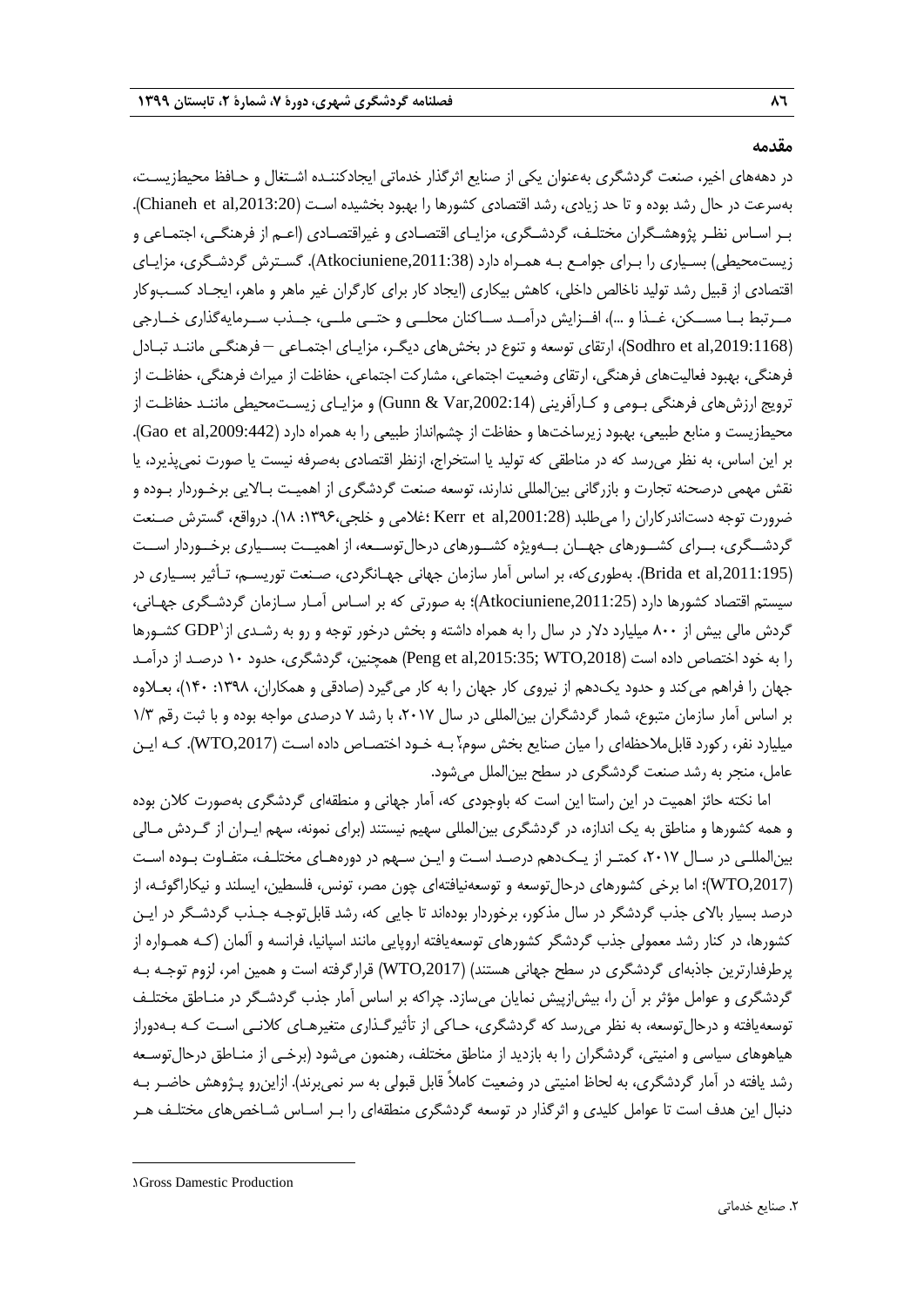منطقه (ازجمله مباحث درآمدی و منطقهای) شناسایی و با تقسیم مناطق به سه بخش درآمد بالا، پایین و متوسط، به ایـن سؤاالت پاسخ دهد که آیا سردمداران در مناطق و جوامع مختلف میتوانند از عوامل اثرگذار در جذب گردشگر در منـاطق دیگر برای جذب گردشگر خارجی در منطقه خودشان، بهره ببرند یا خیر؟ آیا مناطق مختلـف، میتواننـد از عوامـل کـالن اثرگذار کشورهایی با شرایط مشابه خودشان، در جذب گردشگر خارجی، استفاده کنند یا خیر؟

1 لیم )1997(، در مطالعه همهجانبه خود، که روی 100 مطالعه که در ارتباط با عوامل اثرگـذار بـر گردشـگری متمرکـز بودند، شاخصهای زیر را موردبررسی قرار داد:

زمان چاپ اثر، انواع داده (سری زمانی، مقطعی، پانل و ...)، اندازه مشاهدات، نوع مدل مورداستفاده، انـواع متغیرهـای وابسته )تعداد گردشگران، مخارج گردشگران، صادرات و واردات صورت گرفته از طریق سفر، مدت اقامت و ...(، متغیرهای مستقل (درآمد، قیمتهای نسبی، هزینه حمل<code>ونقل، نرخ ارز و ...) و تعـداد متغیرهـای مسـتقل و وابسـته مورداسـتفاده در</sup></code> تحقیق و به این نتیجه رسید که، بیشتر مطالعات تجربـی انجامشـده در دهـه ،80 از دادههـای سـاالنه، اسـتفاده کـرده و مشاهدات کمی را بهکاربردهاند، بعالوه اغلب معادالت مورداستفاده برای تخمین مدل، خطی بودهانـد. متغیرهـای وابسـته مورداستفاده در این تحقیقات )شاخص گردشگری(، تعداد گردشگران واردشـده بـه کشـور و مخـارج گردشـگران بـوده و متغیرهای درآمد، قیمتهای نسبی (شاخص قیمتها)، هزینههای حملونقل و نـرخ ارز، اثرگـذارترین متغیرهـای مسـتقل مورداستفاده در تحقیقات دوره مذکور، بودهانـد. لـیم )1999(، در مطالعـات خـود کـه روی 70 مقالـه صـورت گرفتـه بـر گردشگری، انجام داد، رابطه میان درآمـد، شـاخص قیمتهـا و هزینـههای حملونقـل )رایجتـرین متغیرهـای بـرونزای مورداستفاده در آن دهه) و تقاضای گردشگری را از دیدگاههای مختلف، موردبررسی قرار داد و به ایـن نتیجـه رسـید کـه متغیرهای درآمد و قیمت در بیشتر مطالعات، تأثیرگذاری بیشتری نسبت به سایر متغیرها بر تقاضای گردشگری داشتهاند.

'ستوکا'(۲۰۰۲)، نشان میدهد که بیشتر مطالعات تجربی، سعی میکنند که به مدلسازی تقاضای گردشـگری میـان کشورهای عرضهکننده و دریافتکننـده توریسـم بـا مـدل (p,y (f = q بپردازنـد. جـایی کـهq ، مصـرف گردشـگری در کشورهای دریافتکننده گردشگر وy ، درآمد سرانه کشورهای عرضهکننده بهعنوان ظرفیـت قـدرت خریـد وp ، شـاخص نسبی قیمت است و سطوح قیمتی را میان کشورهای مبدأ و مقصد، اندازهگیری میکنـد. در تعـدادی از ایـن مطالعـات از قیمتهای جانشین نیز، استفاده میشود (Cheng et al,2013:890). عبدالرحیم ّ(۲۰۰۹)، در مطالعـه خـود، بـه تخمـین تابع تقاضای توریسم در کشور مالزی با رویکرد پانل دیتـا پرداخـت و گسـتردگی جاذبـههای گردشـگری را از مهمتـرین عوامل جذب توریست به این کشور، معرفی کرد (Chen et al,2015:548). اصلان ٔ و همکـاران (۲۰۰۹)، در مطالعـهای تحت عنوان "تقاضای توریسم بینالملل برای کشور ترکیه: با رویکرد پانل دیتا"، بـه بررسـی عوامـل مـؤثر بـر صـنعت گردشگری این کشور پرداخته و درآمد سرانه و مخارج مصرفی گردشگران را از مهمترین عوامل ورود گردشگران به ایـن کشور، معرفی میکنند. پنگ<sup>۵</sup>و همکاران (۲۰۱۵)، در مطالعه جامع خـود کـه روی ۱۹۵ مطالعـه در دوره زمـانی ۱۹۶۱ تـا ۲۰۱۱ پرداختند، تأثیر فاکتورهای کلان اقتصـادی (بـالأخص درآمـد و قیمـت)، را بـر تقاضـای گردشـگری موردبررسـی قراردادند و تأثیر، منطقه موردمطالعه، دوره زمانی موردبررسی، روششناسی تحقیق و مدلهای مورداسـتفاده و ... را مـورد تحلیل قرار داده و اثرگذاری هرکدام از این شاخصها در نتایج تحقیقات را بـهوفور، مـورد مشـاهده قراردادنـد. مطالعـات صورت گرفته انجامشده در زمینه گردشگری بینالمللی و عوامل مؤثر بر آن، اغلب برای مناطق همگن انجامشده، بعالوه، بیشتر مطالعات صورت گرفته برحسب مطالعات منطقهای است نه گروههای درآمدی؛ به عبارتی، مطالعـه منسـجمی کـه بهصورت مقایسهای، عوامل مؤثر بر گردشگری منطقهای در گروه کشورهای مختلف را بـا تقسـیمبندی درآمـدی، مـورد

1. Lim

**.** 

**7. Stoka** 

3. Abdo Alrahim

- 4. Aslan
- 5. Peng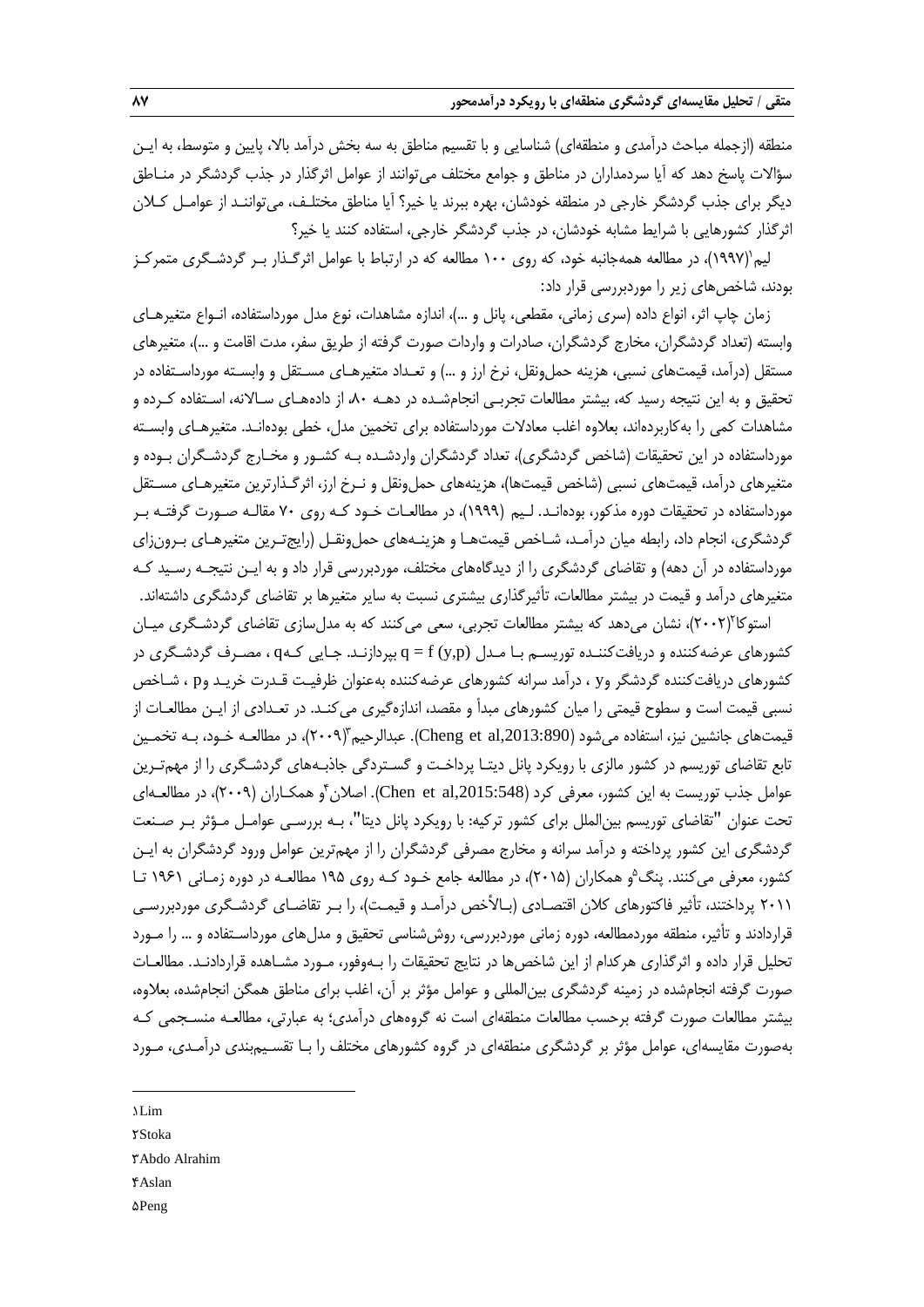تحلیل قرار دهد، صورت نگرفته و همین امر، نوآوری تحقیق حاضر محسوب میشود.

# **مبانی نظری**

گردشگری، بهصورت کلی، مجموعه مسافرتهایی را در برمیگیرد که بـهمنظور اسـتراحت و تفـریح و تجـارت یـا دیگـر فعالیتهای شغلی و یا شرکت در مراسمی خاص، صورت میگیرد و غیبت شخص گردشگر از محل سـکونت دائـم خـود، گذرا و موقتی خواهد بود ),2011:970Lai & Chang ؛ حسام و آقاییزاده، :1398 4(. به عبارتی، هرگونه فعل و انفعالی که در جریان سفر یک سیاحتگر صورت میگیرد، گردشگری تلقی میشود (Lee,1996:530). حال اگر در جریـان ایـن انفعاالت، رویکردهای اقتصادی، محور تحرکات قرار گیرد، گردشگری از این بعد موردتوجه قرار میگیرد و بر این اسـاس، گردشگری، مجموعه روابطی قلمداد میشود که از مسافرت و اقامت یک نفر غیربومی بدون اقامت و اشتغال دائم در یک محل به وجود می آید (درویشی و همکاران، ۱۳۹۷: ۴۲۰) و از این منظر، گردشگری، فعالیتی اقتصادی قلمداد می شود کـه به دلیل ماهیت ویژگیهای خاص آن، فرصتهایی مناسب بـرای ورود بـه عرصـه تجـارت بینالمللـی را فـارغ از سـطح توسعهیافتگی کشورها فراهم میآورد (Odhiambo,2011). این مهم باعـث شـده اسـت کـه از ایـن فعالیـت اقتصـادی بهعنوان صنعتی یاد شود که اساساً ماهیتی خدماتی دارد )محمدی:1397، 83(. گردشگری با در اختیار داشـتن 9 درصـد از تولید ناخالص داخلی جهانی، بیش از 8 درصد اشتغال و 30 درصد از صـادرات در سـطح بینالملـل، یکـی از بزرگتـرین بخشهای اقتصادی رو به رشد در جهـان اسـت (UNWTO)2014). بنـا بـر أمـار سـازمان جهـانی گردشـگری، تعـداد گردشگران بینالمللی در سال ،2005 به 798 میلیون نفر، در سال 2009 به 882 میلیون نفـر، در سـال 2010 بـا رشـد 7 درصدی به ۹۴۰ میلیون نفر و در سال ۲۰۱۷ به ۱/۳ میلیارد نفر رسیده است و بر اساس نظر سازمان جهـانی گردشـگری<sup>۲</sup> پیشبینی میشود که تا سال 2030 به 1/8 میلیـارد نفـر، برسـد )2017 ,UNWTO). ایـن ارقـام بـهخوبی نشـاندهنده گسترش حجم مبادالت مالی گردشگری در سطح بینالملل میباشد که میتواند این صنعت را با توجه به اثرات پیشـین و پسین گسترده آن و دخیل بودن در صنایع قابلتوجه، به صنایع چشمگیر در اقتصاد داخل کشـورها، بـاصخص کشـورهای دارای مزیت نسبی در حوزه گردشگری، تبدیل کند )متقی:1396، 12(؛ چراکه گردشگری بـا فعالیتهـای متنـوعی ماننـد حملونقل، خطوط هوایی، خطوط دریایی، هتلها و آژانسهـای مسـافرتی، مکانهـای تفریحـی و ،... در ارتبـاط بـوده و اقتصـاد همـه ایـن فعالیتهـا بـهطور خـاص و اقتصـاد کـل کشـور بهصـورت عـام را تحتالشـعاع خـود قـرار میدهـد (لانـدبرگ،۱۳۸۳). بنــا بــر عقیــده کاسـترز (۱۹۸۴)، گردشـگری دانشــی چنــد رشــتهای اسـت کــه اگــر بــدون انجــام نجزیهوتحلیلهای سیاسی دقیق و برنامههای مدون، توسعه و تکامل یابـد، کامـل نخواهـد بـود. اینسـکیپ۴(۱۹۹۱) نیــز حکومتها را در جهت شناسایی آثار و آینده گردشگری، مؤثر میبیند تا نقش خود را در این فرآیند افزایش دهند. بر ایـن اساس، گردشگری، یک فرآیند تکبعدی نیست و به عوامل متعددی، وابسته اسـت. عوامـل اصـلی اثرگـذار بـر تقاضـای گردشگری بینالمللی را میتوان به سه دسته کلی عوامل برونزا، اجتماعی - روانشناختی و عوامل اقتصادی، تقسیم کرد )غفارزاده، :1388 45(. عوامل برونزای تقاضای گردشگری معموالً به روند ادوار تجاری، پیشرفت در اسـتفاده از فنـاوری، تغییرات در محل بازار، رشد اقتصادی، ویژگیهای سیاسی و اجتماعی مقصدها و توانایی بهرهبرداری از منابع عرضه مربوط میشوند ),2014:229Vita De). عوامل اجتماعی -روانشناختی، به وضـعیت خـود گردشـگر مربـوط میشـود و طبعـا،ً بهآسانی قابل|ندازهگیری نیست (Kiliç, Bayar,2014:85). عوامل اقتصادی تقاضای گردشگری، بر اساس تابع تقاضای گردشگری، که بر مبنای تابع تقاضای کاال و خدمات بنانهاده شده، میباشد.

الگوی اصلی تابع تقاضای گردشگری، درواقع منطبق بر نظریه تقاضا برای کاالها و خدمات میباشد که مصرفکننده با توجه به درآمد و سطوح قیمتی کاالها، در صدد حداکثر کردن مطلوبیت خود بوده و این مهم در فضای دو کـاالیی کـه

**TKasters** 

**.** 

4. Inseep

<sup>1</sup>. World Travel & Tourism Council (WTTC)

<sup>2</sup>. United Nation – World Tourism Organization (UN – WTO)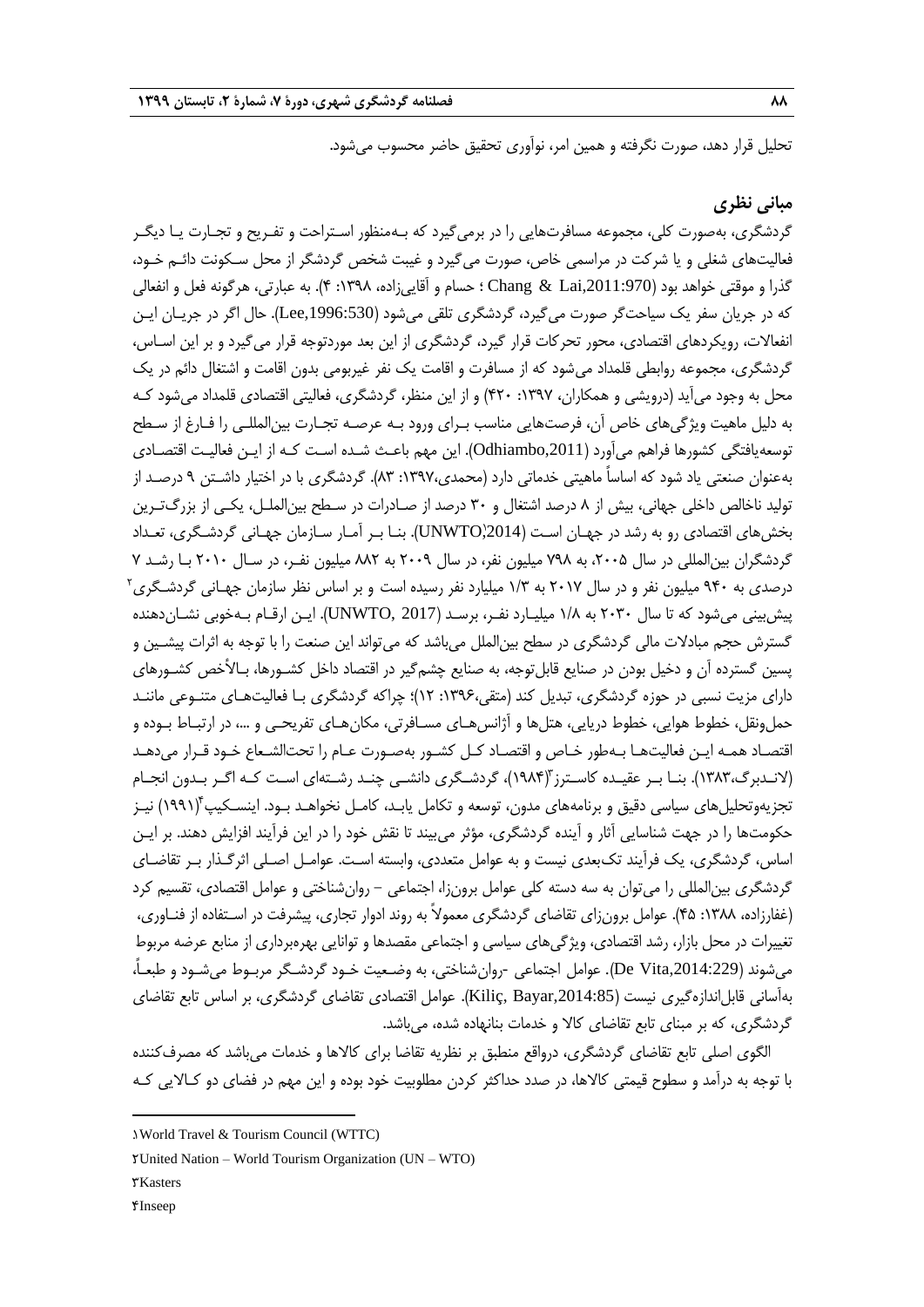مصرفکننده کاالی گردشگری، 1q و یک کاالی دیگر مانند 2q را بـهعنوان نماینـده بقیـه کاالهـا و خـدمات، مصـرف مینماید، صورت میگیرد. بر این اساس، تابع تقاضای گردشگری مصرفکننده، با فرض حداکثر کردن تابع مطلوبیت فرد مصرفکننده ( $u(q_1+q_2)$  و ثبات قید بودجه  $\langle {\rm y}\rangle$ ، بهصورت اولیه زیر درمیآید:

 $Q_1 = F(y, p_1, p_2)$ و بر این اساس، تقاضای گردشـگری در همـه سـطوح، ازجملـه سـطوح منطقـهای و بینالمللـی، بـه میـزان درآمـد گردشگران، قیمت گردشگری در هر منطقه (بهمنظور جذب گردشگر) و قیمت سایر کالاها وابسته هستند؛ کـه از عوامـل اقتصادی اولیه اثرگذار بر گردشگری محسوب میشوند اما بهتدریج و با مطالعات صورت گرفته در این راسـتا، طیـف ایـن عوامل، تغییر کرد.

# **روش پژوهش**

مقاله حاضر بر آن است تا با رویکردی تحلیلی - توصیفی و بهکارگیری تکنیکهـای مدلسـازی بـه بررسـی مقایسـهای گردشگری منطقهای با رویکرد درآمد محور در میان مناطق با درآمد پایین، بالا و متوسط، بپردازد. روش به کار گرفتهشده در تحقیق، روش اثرات ثابت و تصادفی و نرمافزار مورداستفاده، 9 eviews میباشد. ایـن مطالعـه دادههـای مربـوط بـه پایتختهای 120 کشور را، از میان کشورهای بـا درآمـد پـایین، متوسـ و بـاال، کـه در دوره زمـانی 2015-1995 و از شاخصهای مربوط به سازمان گردشگری جهانی، بانـک جهـانی و صـندوق بینالمللـی پـول )IMF)، استخراجشـدهاند، موردبررسی قرار میدهد. مدلهای مورداستفاده در تحقیق حاضر، با توجه به مبـانی نظـری و بـر اسـاس مـدل فیلیـپ`و همکاران )2017(، به شرح زیر است:

Arrivalit =  $f$  (XR, P, GDP) EXit / Arrivalit =  $f$  (XR, P, GDP) EXit / GDPPit =  $f$  (XR, P, GDP) با لگاریتم گیری از مدلهای شماره ۲۰ 1 و ۳، بهمنظور بهرهگیری از کشش متغیرهـا، مـدلهای شـماره ۵،۴ و ۶ بـه شرح زیر حاصل میشود:  $(\mathbf{f})$  Ln Arrivalit = a 0 + a1 Ln XRit + a2 Ln Pit + a3 Ln GDPit + uit

( $\Delta$ ) Ln (EXit / Arrivalit) = a 0 + a1 Ln XRit + a2 Ln Pit + a3 Ln GDPit + uit

 $(\hat{z})$  Ln (EXit / GDPPit) = a 0 + a1 Ln XRit + a2 Ln Pit + a3 Ln GDPit + uit

شاخصهای مورداستفاده در مدلها به شرح زیر است: Arrivalit: تعداد گردشگران خارجی واردشده به کشورi در دوره زمانی t؛ EXit: مخارج واقعی انجامشده توس گردشگران )هزینه سفرهای انجامشده( کشورi در دوره زمانی t؛ GDPPit: تولید ناخالص داخلی )برحسب برابری در قدرت خرید( کشورi در دوره زمانی t؛ XRit: نرخ ارز واقعی برحسب دالر کشورi در دوره زمانی t؛ Pit: شاخص قیمت خردهفروشی )CPI )کشورi در دوره زمانی t که میتواند بهعنوان شاخص تورم نیز به کار رود؛ GDPit: تولید ناخالص داخلی سرانه کشورi در دوره زمانی t؛ Arrivalit / EXit: مخارج سرانه گردشگران خارجی کشور i در دوره زمانی t؛ Arrivalit / EXit: سهم هزینه گردشگری از تولید ناخالص داخلی کشور i در دوره زمانی t.

**بحث و یافتهها** یکی از مشکالت اساسی تحقیقات در نظر نگرفتن مانایی متغیرها و روند تغییرات آنها در طول زمان بهعنوان یک عامل

1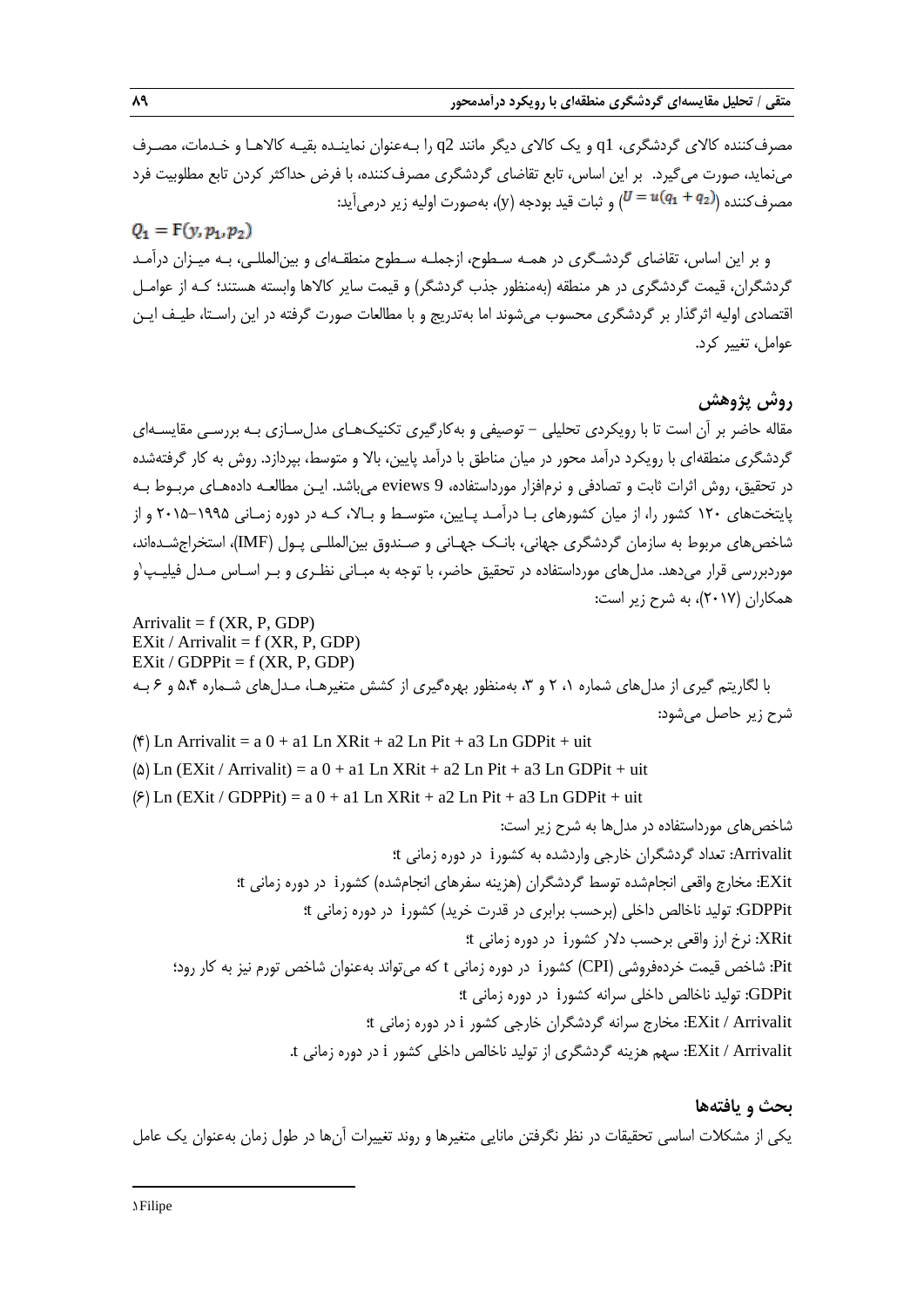اثرگذار بر تجزیه تحلیلهای رگرسیونی است. از طرفی از خصوصـیات مهمـی کـه دادههـا بایـد دارا باشـند، مانـا بـودن آنهاست. مانا بودن دادهها مانع از رگرسیون کاذب میان متغیرها میشود. لذا پیش از انجام هرگونه تحلیلی برای اطمینان از ساختگی نبودن و در پی آن داشتن نتایج مطمئن، بایستی نسبت به وضعیت مانـایی متغیرهـا، اطمینـان حاصـل کنـیم. مانایی متغیرهای تحقیق حاضر با استفاده از آزمونهایی همچون لوین و لـین، پسـران و شـین، آزمـون فیشـر و آزمـون هاردی )گجراتی:1387، 45(، مورد آزمون قرار میگیرد.

| <b>LGDP</b>          | LP                                  | <b>LXR</b>                          | LEX/GDP                          | LEX/Ari                 | LAri                            |                              | متغيرها                      |  |
|----------------------|-------------------------------------|-------------------------------------|----------------------------------|-------------------------|---------------------------------|------------------------------|------------------------------|--|
| <b>YV\Y</b>          | 9/15                                | $\uparrow\uparrow/\uparrow$ .       | $\mathbf{r} \mathbf{r}$ .        | $\frac{\delta}{\delta}$ | $\Gamma \Delta / 9$             | در سطح                       |                              |  |
| $(\cdot/\cdot\cdot)$ | $(\cdot/\cdot\cdot)$                | $(\cdot/\cdot\cdot)$                | $($ ۰/۸۹)                        | $(\cdot$ /۶۴)           | $(\cdot/\cdot\cdot)$            | با عرض از مبدأ و             | Levin, Lin & Chu             |  |
|                      |                                     |                                     | $\Delta \mathcal{F}/\mathcal{A}$ | 90/1                    |                                 | بدون روند<br>تفاضل مرتبه اول | (احتمال)                     |  |
|                      |                                     |                                     | $(\cdot/\cdot\cdot)$             | $(\cdot/\cdot\cdot)$    |                                 |                              |                              |  |
| ۴۵/۳۱                | $\uparrow\uparrow/\uparrow\uparrow$ | $\uparrow\uparrow/\uparrow\uparrow$ | $Y\Delta/Y$                      | $\frac{5}{2}$           | $Y\Delta/YY$                    | در سطح<br>با عرض از مبدأ و   |                              |  |
| $(\cdot/\cdot\cdot)$ | $(\cdot/\cdot\cdot)$                | $(\cdot/\cdot\cdot)$                | $(\lambda/\cdot\cdot)$           | (·/λ9)                  | $(\cdot/\cdot\cdot)$            |                              | Im, Pesaran &<br>Shin W-stat |  |
|                      |                                     |                                     | $\Delta f/\gamma r$              | $\lambda\Delta/\lambda$ |                                 | بدون روند<br>تفاضل مرتبه اول | (احتمال)                     |  |
|                      |                                     |                                     | $(\cdot/\cdot\cdot)$             | $(\cdot/\cdot\cdot)$    |                                 |                              |                              |  |
| $\mathcal{N}$ ۳۴     | $Y/Y$ ۵                             | ۴۵/۱۳                               | ۵۶/۱                             | $\Gamma \Delta/\Lambda$ | $\mathcal{H}^{\varphi/\varphi}$ | در سطح<br>با عرض از مبدأ و   |                              |  |
| $(\cdot/\cdot\cdot)$ | $(\cdot/\cdot\cdot)$                | $(\cdot/\cdot\cdot)$                | $(\cdot/\lambda)^{*}$            | $( \cdot / 99)$         | $(\cdot/\cdot\cdot)$            | بدون روند                    | ADF - Fisher Chi-<br>square  |  |
|                      |                                     |                                     | <b>۲۴/۱۸</b>                     | $\lambda$ ۴/ $\lambda$  |                                 |                              | (احتمال)                     |  |
|                      |                                     |                                     | $(\cdot/\cdot\cdot)$             | $(\cdot/\cdot\cdot)$    |                                 | تفاضل مرتبه اول              |                              |  |
|                      |                                     |                                     |                                  |                         |                                 |                              |                              |  |

**جدول شماره .1 بررسی آزمون ریشه واحد برای متغیرهای موجود در مدل )کشورهای با درآمد پایین(**

بر اساس نتایج جدول شماره )1(، مشخص است که، متغیرهای تعداد گردشگران ورودی، نـرخ ارز، سـطح قیمتهـا و تولید ناخالص داخلی سرانه، در سطح معنادار شدند بنابراین (0)I میباشند و متغیرهای نسبت هزینـههای سـفر بـه تعـداد گردشگران ورودی و مخارج سرانه گردشگران خارجی، با یکمرتبه تفاضلگیری پایـا شـدند کـه در نتیجـه از نـوع (1)I میباشند.

**جدول شماره .2 بررسی آزمون ریشه واحد برای متغیرهای موجود در مدل )کشورهای با درآمد متوسط(**

| <b>LGDP</b>          | LP                   | <b>LXR</b>                        | LEX/GDP              | LEX/Ari                   | LAri                 | متغيرها               |                    |
|----------------------|----------------------|-----------------------------------|----------------------|---------------------------|----------------------|-----------------------|--------------------|
| ۱۸/۶                 | ۱۸/۸                 | $\tau$                            | 17/19                | $1/\gamma$                | $\cdot$ /۴۵          | در سطح با عرض از مبدأ |                    |
| $(\cdot/\cdot\cdot)$ | $(\cdot/\cdot\cdot)$ | $(\cdot/\cdot\cdot)$              | $(\cdot/\cdot\cdot)$ | $(\cdot / \sqrt{\Delta})$ | $(\cdot/\cdot\cdot)$ | و بدون روند           |                    |
|                      |                      |                                   |                      | ۱۳/۶۵                     |                      | تفاضل مرتبه اول       | Levin, Lin & Chu   |
|                      |                      |                                   |                      | $(\cdot/\cdot\cdot)$      |                      |                       | (احتمال)           |
| $\frac{1}{2}$        | 10/T                 | $\mathbf{y}\mathbf{y}/\mathbf{y}$ | 19/25                | $\cdot / \sqrt{\Lambda}$  | 14/57                | در سطح با عرض از مبدأ | Im, Pesaran & Shin |
| $(\cdot/\cdot\cdot)$ | $(\cdot/\cdot\cdot)$ | $(\cdot/\cdot\cdot)$              | $(\cdot/\cdot\cdot)$ | $(\cdot/\lambda\lambda)$  | $(\cdot/\cdot\cdot)$ | و بدون روند           | W-stat             |
|                      |                      |                                   |                      | <b>VA/X</b>               |                      | تفاضل مرتبه اول       | (احتمال)           |
|                      |                      |                                   |                      | $(\cdot/\cdot\cdot)$      |                      |                       |                    |
| ۲۳/۴۵                | ۸,۴۳                 | ۱۳/۴۵                             | 10/18                | $\cdot$ /۲۴               | $\lambda/\Delta f$   | در سطح با عرض از مبدأ | ADF - Fisher Chi-  |
| $(\cdot/\cdot\cdot)$ | $(\cdot/\cdot\cdot)$ | $(\cdot/\cdot\cdot)$              | $(\cdot/\cdot\cdot)$ | $( \cdot / 99)$           | $(\cdot/\cdot\cdot)$ | و بدون روند           | square             |
|                      |                      |                                   |                      | $Y^{\mu}$                 |                      |                       | (احتمال)           |
|                      |                      |                                   |                      | $(\cdot/\cdot\cdot)$      |                      | تفاضل مرتبه اول       |                    |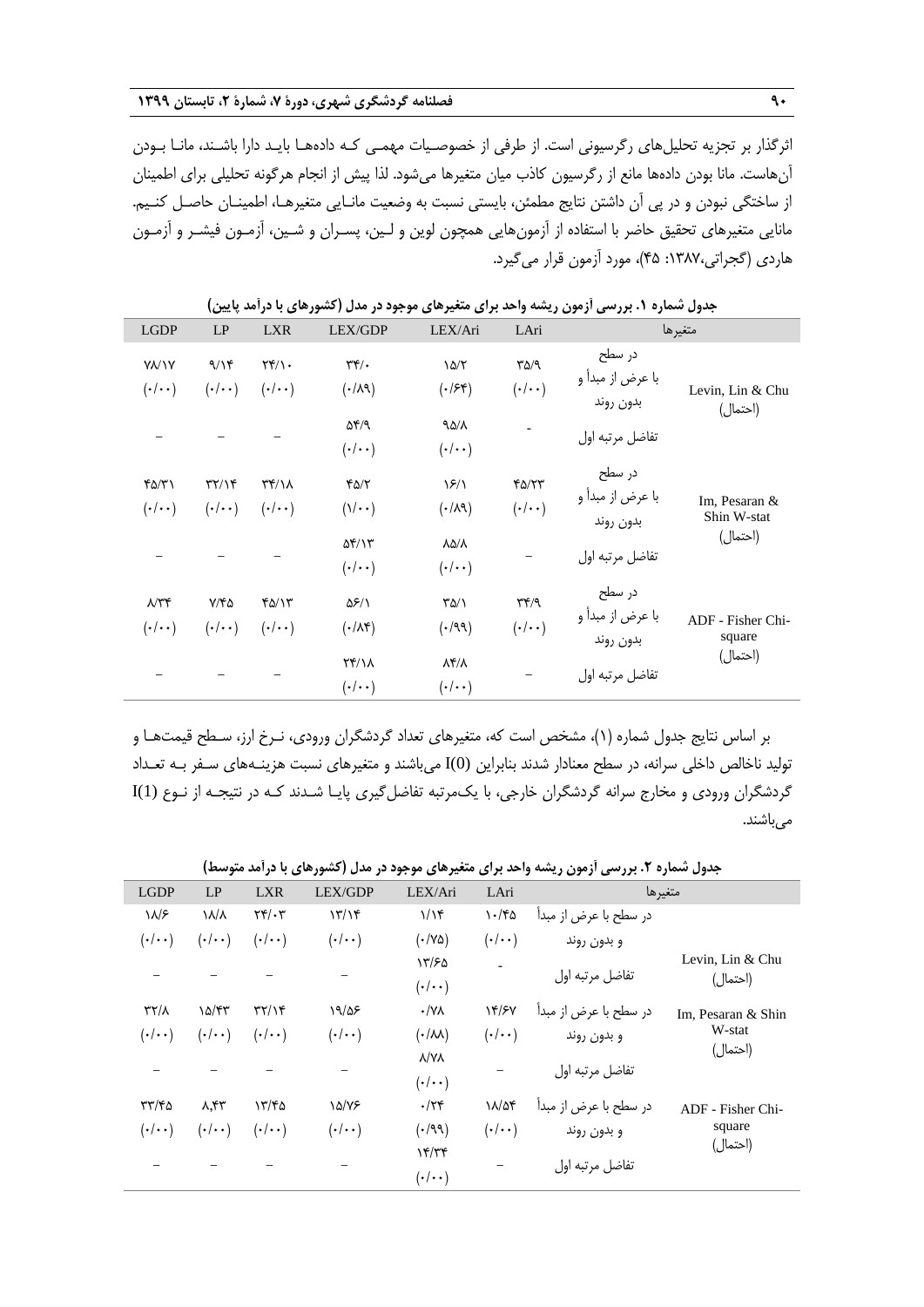نتایج مربوط به جدول )2(، نشان میدهد که کلیه متغیرها بهجز مخارج سرانه گردشگران که با یکمرتبه تفاضل گیری مانا میشود، در سطح مانا هستند.

|                         | متغيرها               | LAri                   | LEX/Ari              | LEX/GDP              | <b>LXR</b>             | LP                   | <b>LGDP</b>                                                   |
|-------------------------|-----------------------|------------------------|----------------------|----------------------|------------------------|----------------------|---------------------------------------------------------------|
|                         | در سطح با عرض از مبدأ | $\mathbf{y}\mathbf{y}$ | 17/5                 | $\lambda/\lambda$    | $Y\setminus/\cdot$ $Y$ | YY/Y                 | $\mathbf{r} \mathbf{r}/\mathbf{v}$                            |
| Levin, Lin & Chu        | و بدون روند           | $(\cdot/\cdot\cdot)$   | $(\cdot/\cdot\cdot)$ | $(\cdot/\cdot\cdot)$ | $(\cdot/\cdot\cdot)$   | $(\cdot/\cdot\cdot)$ | $(\boldsymbol{\cdot}/\boldsymbol{\cdot}\,\boldsymbol{\cdot})$ |
| (احتمال)                | تفاضل مرتبه اول       |                        |                      |                      |                        |                      |                                                               |
| Im, Pesaran and         | در سطح با عرض از مبدأ | 10/TT                  | <b>۴۲/۸</b>          | $Y\frac{1}{Y}$       | $\frac{1}{2}$          | ۱۶/۸                 | $Y\lambda/\Delta$                                             |
| Shin W-stat<br>(احتمال) | و بدون روند           | $(\cdot/\cdot\cdot)$   | $(\cdot/\cdot\cdot)$ | $(\cdot/\cdot\cdot)$ | $(\cdot/\cdot\cdot)$   | $(\cdot/\cdot\cdot)$ | $(\boldsymbol{\cdot}/\boldsymbol{\cdot}\,\boldsymbol{\cdot})$ |
|                         | تفاضل مرتبه اول       |                        |                      |                      |                        |                      |                                                               |
| ADF - Fisher Chi-       | در سطح با عرض از مبدأ | <b>TY/TS</b>           | 15/5                 | $\frac{1}{2}$        | YY/Y                   | $\frac{8}{2}$        | YY/Y                                                          |
| square<br>(احتمال)      | و بدون روند           | $(\cdot/\cdot\cdot)$   | $(\cdot/\cdot\cdot)$ | $(\cdot/\cdot\cdot)$ | $(\cdot/\cdot\cdot)$   | $(\cdot/\cdot\cdot)$ | $(\cdot/\cdot\cdot)$                                          |
|                         | تفاضل مرتبه اول       |                        |                      |                      |                        |                      |                                                               |

**جدول .3 بررسی آزمون ریشه واحد برای متغیرهای موجود در مدل )کشورهای با درآمد باال(**

نتایج مربوط به جدول (٣)، نیز نشان میدهد که کلیه متغیرها در سطح مانا هستند.

در ادامه به تخمین مدل مپرداخته شده است که بهمنظور تخمین مدل بـه روش پانـل دیتـا، ابتـدا از آزمـون F لیمـر استفاده میکنیم تا مشخص شود که آیا عرض از مبدأها یکسان میباشند و یا خیر؟

 $F(n-1, nt-n-k) = ((R<sup>2</sup>U - R<sup>2</sup>R)/n-1)/((1-R<sup>2</sup>U)/nt-n-1)$  (3)

بهمنظور تعیین روش (اثرات ثابت یا تصادفی)، از آزمون هاسمن، با فرضیات زیر، استفاده میشود.

 $H_0 =$ مناسب بودن مدل اثر تصادفی = 0H نامناسب بودن مدل اثر تصادفی = 1H

روش تخمین در ادامه در جداول مربوطه، قیدشده است.

نتایج مربوط به تخمین تابع تقاضای گردشگری جهانی 120 پایتخت کشـورهای مختلـف، در دوره زمـانی 1995 تـا ،2015 به روش اثرات ثابت و تصادفی، به شرح جدول )4( میباشد.

|                             |                       | ,, , .<br>◢                 |                         |
|-----------------------------|-----------------------|-----------------------------|-------------------------|
| متغيرها                     | مدل ۴ (Arrival)       | مدل ۵ (EX/Arri)             | مدل ۶(EX/GDP)           |
|                             | $\cdot$ /۲۸           | $\cdot/\cdot\cdot$ $\wedge$ | $\cdot/\cdot$ 9         |
| XR                          | $(\cdot/\cdot\cdot)$  | $(\cdot/\cdot\cdot)$        | $(\cdot/\cdot\cdot)$    |
|                             | $-\cdot/\cdot \vee$   | $-\cdot/\lambda V$          | $-\cdot/\lambda$ ۹      |
| P                           | $(\cdot/\cdot\cdot)$  | $(\cdot/\cdot)$             | $(\cdot/\cdot\cdot)$    |
|                             | $\cdot$ /۴۸           | $\cdot/\Delta$              | $\cdot/\cdot \lambda$ Y |
| <b>GDP</b>                  | $(\cdot/\cdot\cdot)$  | $(\cdot/\cdot\cdot)$        | $(\cdot/\cdot\cdot)$    |
| روش تخمين                   | اثرات تصادفی          | اثرات تصادفى                | اثرات ثابت              |
| $(\mathsf{R}^2)$ ضريب تعيين | $\cdot/\cdot\sqrt{2}$ | ۰/۴۹                        | $\cdot$ /95             |
| آماره F                     | ۸۶/۸                  | ۱۱۲/۵                       | $9\lambda$              |
|                             | $(\cdot/\cdot\cdot)$  | $(\cdot/\cdot\cdot)$        | $(\cdot/\cdot\cdot)$    |

**جدول شماره .4 برآورد تابع تقاضای گردشگری جهانی**

نتایج مربوط به تخمین تابع تقاضای گردشگری جهانی کشورهای با درآمد پایین، متوسط و بالا در دوره زمانی ۱۹۹۵ تا ۲۰۱۵، به شرح جدول (۵) میباشد: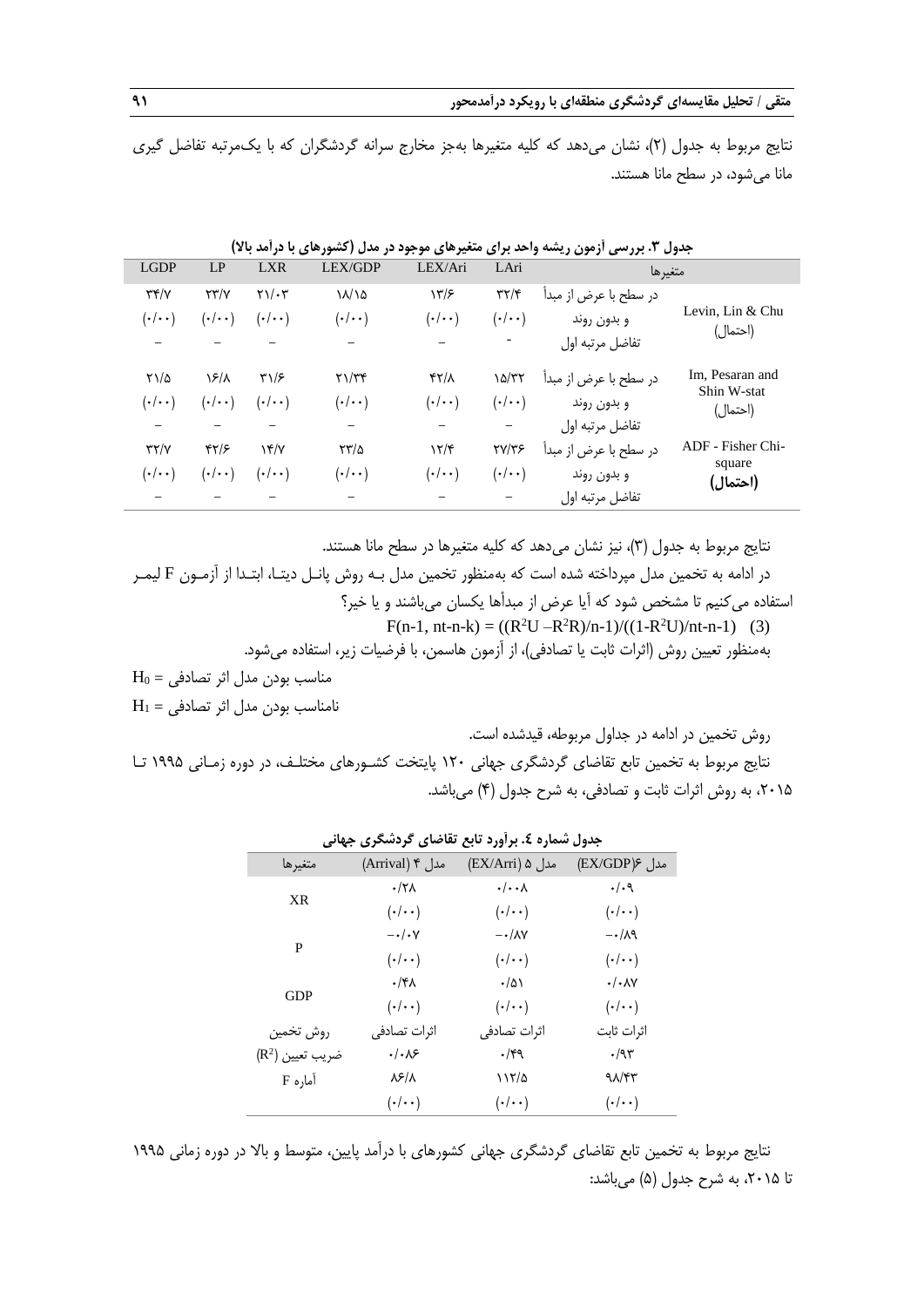| متغير وابسته تعداد كردشكران  |                      |                       |                              |  |  |  |
|------------------------------|----------------------|-----------------------|------------------------------|--|--|--|
| متغيرها                      | درأمد پايين          | درآمد متوسط           | درامد بالا                   |  |  |  |
| XR                           | $\cdot$ /۲۶          | $\cdot$ /۳۸           | $\cdot/\uparrow$ ٩           |  |  |  |
|                              | $(\cdot/\cdot\cdot)$ | $(\cdot/\cdot\cdot)$  | $(\cdot/\cdot\cdot)$         |  |  |  |
| P                            | $-\cdot/\Upsilon$    | $-\cdot/\breve{\tau}$ | $-\cdot/\cdot\Delta\Upsilon$ |  |  |  |
|                              | $(\cdot/\cdot\cdot)$ | $(\cdot/\cdot\cdot)$  | $(\cdot/\cdot\cdot)$         |  |  |  |
| GDP                          | $\cdot$ /۴۹          | ۲۵-۰                  | ۰/۶۸                         |  |  |  |
|                              | $(\cdot/\cdot\cdot)$ | $(\cdot/\cdot\cdot)$  | $(\cdot/\cdot\cdot)$         |  |  |  |
| روش تخمين                    | اثرات ثابت           | اثرات ثابت            | اثرات تصادفی                 |  |  |  |
| ضريب تعيين (R <sup>2</sup> ) | $\cdot/\sqrt{2}$     | $\cdot$ /۲۷           | ۲۵-۰                         |  |  |  |
| آماره F                      | ۷۶/۴                 | $9\lambda$            | ۱۲۳/۶                        |  |  |  |
|                              | $(\cdot/\cdot\cdot)$ | $(\cdot/\cdot\cdot)$  | $(\cdot/\cdot\cdot)$         |  |  |  |

**جدول شماره .5 برآورد تابع تقاضای گردشگری جهانی )کشورهای با درآمد پایین، درآمد متوسط و درآمد باال(- مدل شماره 4 با** 

به نظر میرسد نسبت تأثیرگذاری ضرایب مستقل بر گردشگری در هر سه گروه یکسان میباشد. به صورتی کـه، بـه ترتیب افزایش تولید ناخالص داخلی سرانه، افزایش نرخ ارز و کاهش شاخص قیمتها، بیشترین تأثیر را بر افـزایش رشـد گردشگری در کشورها داشتهاند.

**جدول شماره .6 برآورد تابع تقاضای گردشگری جهانی )کشورهای با درآمد پایین، درآمد متوسط و درآمد باال(- مدل شماره 5 با متغیر وابسته مخارج سرانه گردشگران**

| متعير وابسته محارج سراته تردسخران |                      |                        |                        |  |  |  |
|-----------------------------------|----------------------|------------------------|------------------------|--|--|--|
| متغيرها                           | درآمد پايين          | درآمد متوسط            | درآمد بالا             |  |  |  |
| XR                                | ۰                    | ٠                      | ٠                      |  |  |  |
|                                   | $(\cdot/\cdot\cdot)$ | $(\cdot/\cdot\cdot)$   | $(\cdot/\cdot\cdot)$   |  |  |  |
| P                                 | $-\cdot/\lambda$ ۹   | $-\cdot/\gamma\lambda$ | $-\cdot/\gamma\lambda$ |  |  |  |
|                                   | $(\cdot/\cdot\cdot)$ | $(\cdot/\cdot\cdot)$   | $(\cdot/\cdot\cdot)$   |  |  |  |
| <b>GDP</b>                        | $\cdot/\tau$         | $\cdot/\Delta$         | $\cdot/\Delta$         |  |  |  |
|                                   | $(\cdot/\cdot\cdot)$ | $(\cdot/\cdot\cdot)$   | $(\cdot/\cdot\cdot)$   |  |  |  |
| روش تخمين                         | اثرات تصادفی         | اثرات تصادفى           | اثرات تصادفی           |  |  |  |
| ضريب تعيين (R <sup>2</sup> )      | .185                 | $\cdot$ /۶۱            | ۰/۶۸                   |  |  |  |
| آماره F                           | ۱۱۵/۸                | ۹۶/۹                   | 117/7                  |  |  |  |
|                                   | $(\cdot/\cdot\cdot)$ | $(\cdot/\cdot\cdot)$   | $(\cdot/\cdot\cdot)$   |  |  |  |
|                                   |                      |                        |                        |  |  |  |

در این راستا، باید به برآورد تقاضای گردشگری جهانی اقـدام کـرد تـا سـهم گردشـگری در تولیـد ناخـالص داخلـی مشخص شود که مقادیر آن در جدول 7 نشان دادهشده است.

جدول شماره ۷. برآورد تابع تقاضای گردشگری جهانی (کشورهای با درآمد پایین، درآمد متوسط و درآمد بالا)- مدل شماره ۲ با **متغیر وابسته سهم هزینه گردشگری از تولید ناخالص داخلی**

| نگل ٿا سعي                   | - حربسجری از جربیه ب | ستنيز والسند سهم سرينت |                      |
|------------------------------|----------------------|------------------------|----------------------|
| متغيرها                      | درآمد پایین          | درأمد متوسط            | درآمد بالا           |
| XR                           | $\cdot/\cdot\Delta5$ | .1.99                  | .1.99                |
|                              | $(\cdot/\cdot\cdot)$ | $(\cdot/\cdot\cdot)$   | $(\cdot/\cdot\cdot)$ |
| P                            | $-\cdot/\lambda$ ۹   | $-\cdot/\lambda$ ۹     | $-\cdot/\lambda$ ۹   |
|                              | $(\cdot/\cdot\cdot)$ | $(\cdot/\cdot\cdot)$   | $(\cdot/\cdot\cdot)$ |
| <b>GDP</b>                   | $\cdot$ /۶۸          | .15 <sub>A</sub>       | $\cdot/\mathcal{N}$  |
|                              | $(\cdot/\cdot\cdot)$ | $(\cdot/\cdot\cdot)$   | $(\cdot/\cdot\cdot)$ |
| روش تخمين                    | اثرات ثابت           | اثرات ثابت             | اثرات ثابت           |
| ضريب تعيين (R <sup>2</sup> ) | $\cdot/\lambda$ ٩    | $\cdot$ /9.            | $\cdot$ /9.          |
| آماره F                      | 117/7                | 9V/F                   | ۱۱۲/۹                |
|                              | $(\cdot/\cdot\cdot)$ | $(\cdot/\cdot\cdot)$   | $(\cdot/\cdot\cdot)$ |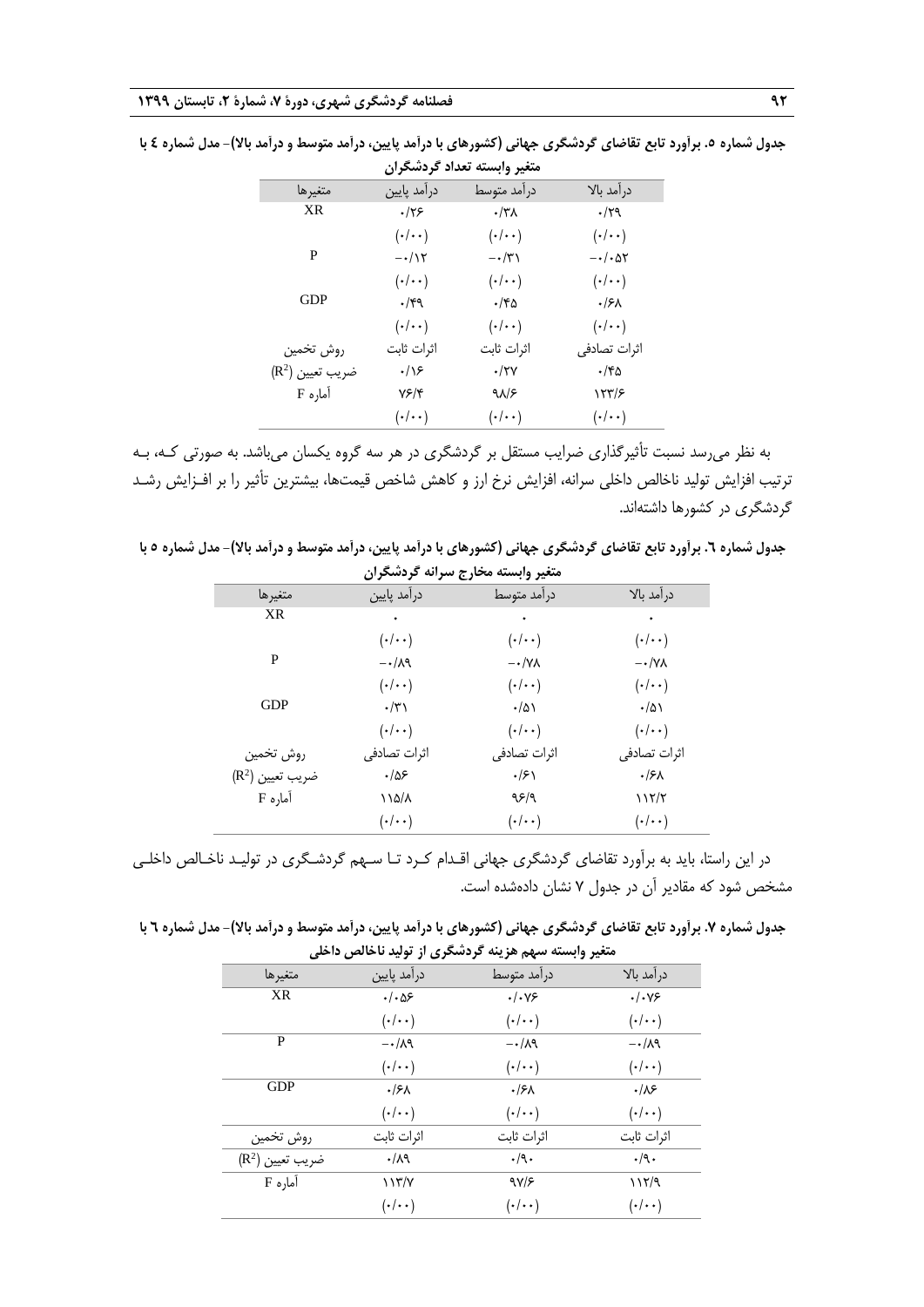# **نتیجهگیری**

گردشگری، مجموعه مسافرتهایی را در برمیگیرد که بهمنظور استراحت و تفریح و تجارت یا دیگر فعالیتهای شـغلی و یا شرکت در مراسمی خاص، صورت میگیرد و غیبت شخص گردشگر از محل سکونت دائم خود، گذرا و مـوقتی خواهـد بود. حال اگر در جریان این انفعاالت، رویکردهای اقتصادی، محور تحرکات قرار گیرد، گردشگری از ایـن بعـد موردتوجـه قرار میگیرد و بر این اساس، گردشگری، مجموعه روابطی قلمداد میشود که از مسافرت و اقامت یک نفر غیربومی بدون اقامت و اشتغال دائم در یک محل به وجود میآید و از این منظر، گردشگری، فعالیتی اقتصادی قلمـداد میشـود کـه بـه دلیل ماهیت ویژگیهای خـاص آن، فرصـتهایی مناسـب بـرای ورود بـه عرصـه تجـارت بینالمللـی را فـارغ از سـطح توسعهیافتگی کشورها فراهم میآورد و گردش مالی فراوانی را به همراه دارد. این مهم با توجه بـه آمـار جـذب گردشـگر کشورهای درحالتوسعه و حتی توسعهنیافته که گهگاه از امنیت اقتصادی - سیاسی خاصی هم برخوردار نبودند، بهصورت مؤکد، تأیید میشود و همین امر، تحقیق حاضر را به بررسی عوامل مؤثر بر گردشگری منطقـهای در منـاطق مختلـف بـا درآمد بالا، پایین و متوسط سوق داده و به بررسی این موضوع پرداخت که آیـا عوامـل مـؤثر بـر گردشـگری در منـاطق مختلف، یکسان است یا متفاوت میباشد؟

بررسی این مهم در تحقیق حاضر، با رویکردی تحلیلی - توصیفی و بابیانی مقایسهای و در پایتختهای 120 کشـور منتخب با درآمد پایین، متوسط و بالا و در دوره زمانی ۱۹۹۵ تا ۲۰۱۵ و بـا بـهکارگیری شـاخصهای نـرخ ارز، شـاخص قیمت خردهفروشی )CPI)، تولید ناخالص داخلی سرانه تعداد گردشگران خارجی واردشده به کشـور مبـدأ، مخـارج سـرانه گردشگران، سهم هزینه گردشگری از تولید ناخالص داخلی و تخمین 4 مدل، برای گروه کشورهای با درآمـد بـاال، گـروه کشورهای با درآمد متوسط، گروه کشورهای با درآمد پایین و کل کشورها صورت گرفت.

# **الف- برآورد عوامل کالن مؤثر بر گردشگری جهانی**

با توجه به نتایج بهدستآمده برای 120 پایتخت مشخص است که: الف) هر سه مدل برآورد شده معنیدار میباشند (هم در سطح ۵ درصد و هـم در سـطح ۱۰ درصـد) و نتـایج مربـوط بـه ضرایب آنها نیز از معنیداری بالایی برخوردار است. در این میان، مدل شماره ۴ (با متغیر وابسته تعـداد گردشـگران) و ۵ )با متغیر وابسته مخارج سرانه گردشگری(، با اثرات تصادفی و مدل شماره 6 )با متغیر وابسته سهم هزینـه گردشـگری از تولید ناخالص داخلی)، با اثرات ثابت، تخمین زده شده است.

ب) بر اساس نتایج مربوط به ضریب تعیین، مشخص است که مدل شـماره ۶، از وضـعیت بسـیار مناسـبتری برخـوردار میباشد و این نشاندهنده این است که در سطح بینالملل، متغیر وابسته مخارج سرانه گردشگران، بهترین شاخص بـرای گردشگری جهانی محسوب میشود.

ج) علامت تمامی ضرایب مربوط به متغیرهای مستقل، در هر سه مدل کاملاً مشابه میباشد به صورتی کـه، در هـر سـه مدل، نرخ ارز و تولید ناخالص داخلی سرانه تأثیر مثبت و شاخص قیمتها، تأثیر منفی بر گردشگری در کشورهای مختلف دارد.

# **ب- برآورد عوامل کالن مؤثر بر گردشگری جهانی )به تفکیک کشورهای با درآمد پـایین، متوسـط و درآمـد باال(**

با توجه به نتایج بهدستآمده برای سه گروه کشور و هر سه مدل، مشخص است که: الف) مدل شماره (۴)، در هر سه گروه کشور با درآمد پایین، متوسط و بالا، معنیدار میباشند و نتایج مربـوط بـه ضـرایب آنها نیز از معنیداری باالیی برخوردار است. در این میان، مدل مربوط به کشورهای با درآمد پایین و متوسـ بـا اثـرات ثابت و مدل مربوط به کشورهای با درآمد باال، با اثرات تصادفی، تخمین زده شده است.

ب) بر اساس نتایج مربوط به ضریب تعیین، مشخص است که این مدل، برای هر سه گروه کشور، از ضریب تعیین قابـل قبولی برخوردار نمیباشد و این میتواند بهنوعی نشاندهنده، مناسـب نبـودن ایـن شـاخص )تعـداد گردشـگران ورودی( بهتنهایی، بهعنوان شاخص گردشگری در هر سه گروه باشد.

در این میان باالتر بودن ضریب تعیین در گروه کشورهای با درآمد باال نسـبت بـه دو گـروه کشـور دیگـر، حـاکی از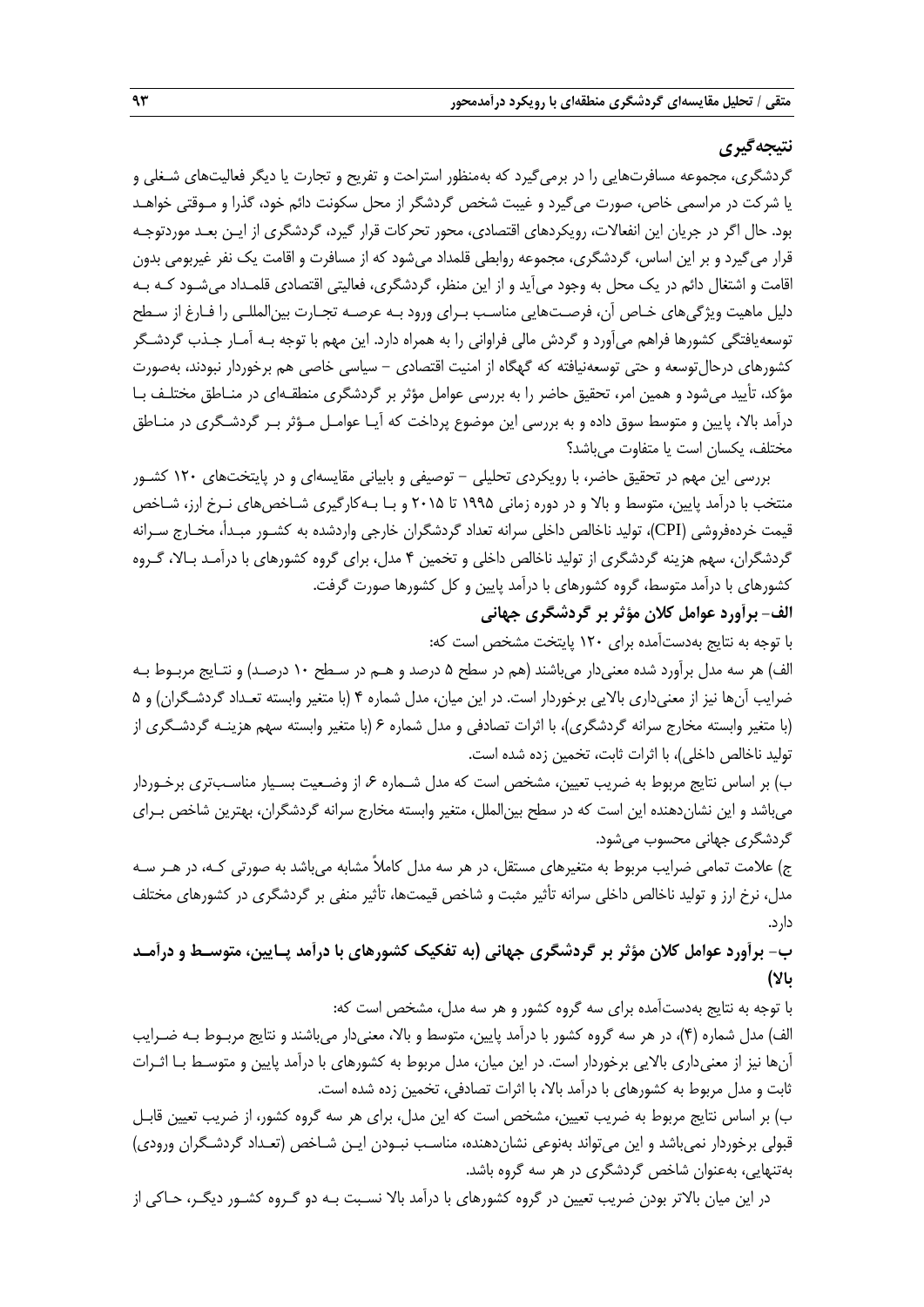متناسبتر بودن شاخص تعداد گردشگران ورودی بهعنوان پراکسـی شـاخص گردشـگری در کشـورهای بـا درآمـد بـاال مے ،باشد.

ج) علامت تمامی ضرایب مربوط به متغیرهای مستقل، در هر سه مدل کاملاً مشابه میباشد به صورتی کـه، در هـر سـه مدل، نرخ ارز و تولید ناخالص داخلی سرانه تأثیر مثبت و شاخص قیمتها، تأثیر منفی بـر گردشـگری در هـر سـه گـروه کشور دارد.

توجه به نتایج بهدستآمده برای سه گروه کشور و هر سه مدل، نشان میدهد که: الف) مدل شماره (۵)، در هر سه گروه کشور با درآمد پایین، متوسط و بالا، معنیدار میباشند و نتایج مربـوط بـه ضـرایب آنها نیز از معنیداری باالیی برخوردار است. در این میان، مدل مربوط به هر سه گروه کشور، با اثرات تصـادفی، تخمـین زده شده است.

ب) بر اساس نتایج مربوط به ضریب تعیین، مشخص است که این مدل، برای هر سه گروه کشور، از ضریب تعیین قابـل قبولی برخوردار میباشد و این میتواند بهنوعی نشاندهنده، مناسبتر بودن این شاخص (مخارج سرانه گردشگران) نسبت به شاخص تعداد گردشگران ورودی بهتنهایی، بهعنوان شاخص گردشگری در هر سه گروه باشد.

ج) ضریب صفر متغیر نرخ ارز در هر سه گروه، نشان از بیتأثیری این متغیر بر گردشگری داشته و یکسان بودن علامـت ضرایب مربوط به سایر متغیرهای مستقل، و درعینحال نزدیک بودن ضرایب، در هر سه گروه، حـاکی از یکسـان بـودن تأثیرگذاری متغیرهای مستقل بر متغیر وابسته داشته است.

با توجه به نتایج بهدستآمده برای سه گروه کشور و هر سه مدل، مشخص است که:

الف) در مدل شماره ۶، با متغیر وابسته سهم هزینه گردشگری از تولید ناخالص داخلی، در هر سه گروه کشـور بـا درآمـد پایین، متوسط و بالا، علاوه بر اینکه، ضرایب و کل مدل، معنیدار میباشند، متغیرها و ضرایب تعیین مشـخص می کننـد که این مدل نسبت به دو مدل دیگر مناسبتر بوده و از کارایی بالاتری برخوردار میباشد. بهعالوه، مدل مربوط به هر سه گروه کشور، با اثرات ثابت، تخمین زده شده است.

ب) بر اساس نتایج مربوط به ضریب تعیین، مشخص است که این مدل، برای هر سه گروه کشور، از ضریب تعیین بسـیار قابل قبولی برخوردار میباشد و این میتواند بهنوعی نشاندهنده، مناسبتر بودن این شاخص )سهم هزینه گردشـگری از تولید ناخالص داخلی) نسبت به شاخصهای دیگر، بهعنوان شاخص گردشگری در هر سه گروه باشد.

ج) ضریب منفی و بسیار بالای شاخص قیمتها در این مدل برای هر سه گروه، نشان از تأثیر معکوس و بسیار بالای این متغیر بر گردشگری داشته و یکسان بودن عالمت ضرایب مربوط به سایر متغیرهای مستقل و درعینحال نزدیـک بـودن ضرایب، در هر سه گروه، حاکی از یکسان بودن تأثیرگذاری متغیرهای مستقل بر متغیر وابسته داشته است.

نتایج حاصله از مقایسه عوامل مؤثر بر گردشگری منطقهای در هر سه گروه درآمد پایین، متوس و باال، نشان داد که، متغیرهای نرخ ارز، شاخص قیمت خردهفروشی )CPI )و تولید ناخـالص داخلـی سـرانه از مهمتـرین عوامـل اثرگـذار بـر گردشگری جهانی همه کشورها و هر سه گروه کشورهای با درآمد پایین، متوسط و بالا، محسوب میشود و این عامل به این مفهوم است که عوامل اثرگذار بر گردشگری بینالملل و منطقهای، در مناطق و کشورهای مختلف، یکسان میباشند. به عبارتی، فارغ از هرگونه شرایط جغرافیایی و منطقهای، متغیرهای اقتصـادی، اثرگـذارترین شـاخصهای مطـرح در

زمینه گردشگری بینالمللی و بـالطبع جـذب گردشـگر بـه پایتختهـای کشـورهای مختلـف، میباشـند. در ایـن میـان، شاخصهای نرخ ارز و تولید ناخالص داخلی سرانه تأثیر مثبت و شاخص خردهفروشـی قیمتهـا )تـورم(، تـأثیر منفـی بـر گردشگری در کشورهای مختلف داشته که نشاندهنده تأثیرگذاری یکنواخت این شاخصها در مناطق مختلـف میباشـد. ضرایب متغیرهای مذکور نیز، بهخوبی نشاندهنده این است که هرچقدر تورم در مناطق مختلف، کمتر باشد و کشـورها از نرخ ارز و تولید ناخالص داخلی بالاتری برخوردار باشند، گردشگری در کشورها (بهصورت کلی)، روند مناسـبتری خواهـد داشت و جذب گردشگر در مناطق، بهتر صورت می گیرد بهعلاوه، ضریب منفی و بسیار بالای شاخص قیمتها (تـورم) در هر سه مدل و برای هر سه گروه، نشان میدهد که تورم باال و به عبارتی عدم ثبات قیمتها در همه کشـورهای جهـان، شاخصی منفی در جذب گردشگر خارجی، محسوب میشود. همچنین، ضرایب کامالً یکسان مربوط به کشورهای با درآمد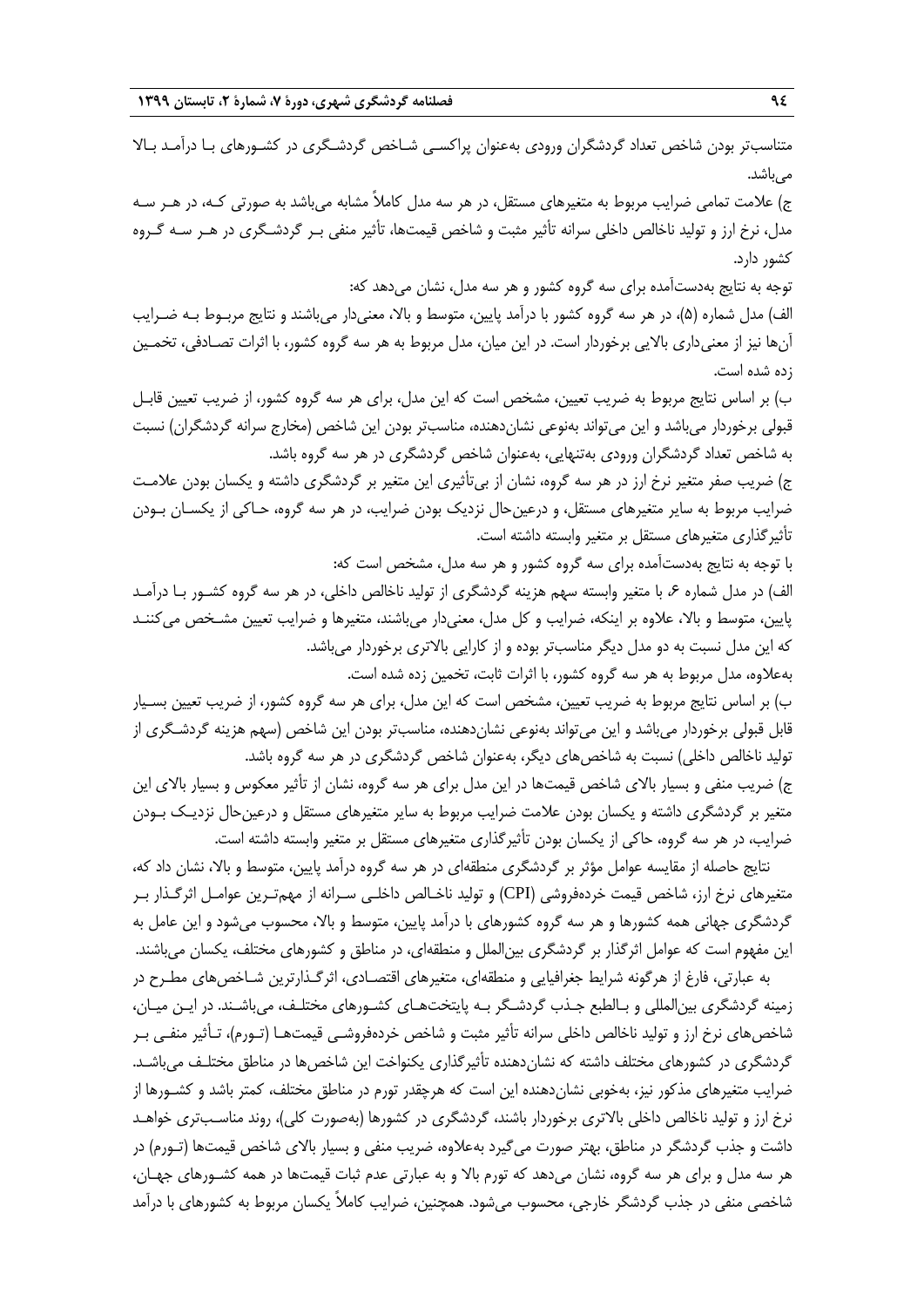متوسط و بالا، در مدل های تخمینی، شباهت زیاد این دو گروه در بخش گردشگری و جذب گردشگر را نشـان می دهـد و بالطبع حاکی از این است که سیاستمداران و قانونگذاران در این گروه کشورها، میتوانند از یکدیگر تبعیت کنند.

# **تشکر و قدردانی**

بنا به اظهار نویسنده مسئول، این مقاله حامی مالی نداشته است.

# **منابع**

- 1( حسام، مهدی و آقائیزاده، اسماعیل )1398( تحلیل توزیع فضـایی مراکـز اقـامتی در مقصـدهای گردشـگری شـهری مطالعـه موردی: شهر رشت، فصلنامه گردشگری شهری، دوره ۶، شماره ۴، صص. ۱-۱۶.
- 2( درویشی، رضا؛ رضایی، محمدرضا؛ شمسالدینی، علی )1397( بررسی نقـش گردشـگری سـاحلی در توسـعه اقتصـادی ازنظـر شهروندان، فصلنامه جغرافیا، سال ،8 شماره ،4 صص. 426 – .411
- 3( صادقی، علیرضا؛ دهقانی، محمدامین؛ دادگر، مسعود )1398( رتبهبندی عوامل مؤثر بر میزان رضایتمندی گردشگری شهری با استفاده از مدل کانو مطالعه موردی: شیراز، فصلنامه گردشگری شهری، دوره ۶، شماره ۳، صص۱۵۱.– ۱۳۹.
- 4( غالمی، یونس و خلجی، نسترن )1396( تدوین و اولویتبندی راهبردهای توسعه گردشگری با رویکرد پایداری )نمونه مـوردی شهر کاشان)، فصلنامه گردشگری شهری، دوره ۴، شماره ۲، صص. ۳۰-۱۷.
	- 5( گجراتی، دامودار )1378( مبانی اقتصادسنجی، ترجمه حمید ابریشمی، تهران: انتشارات دانشگاه تهران.
- 6( متقی، سمیرا )1396( مدیریت راهبردی اقتصاد گردشگری )مطالعه موردی: چهارمحال و بختیاری(، فصلنامه اقتصاد و مـدیریت شهری، دوره ،1 شماره ،21 صص110.– .97
- 7( محمدی، مصطفی )1397( بررسی نگرش ذینفعـان بـه میـزان پایـداری توسـعه طبیعـتگردی، نشـریه برنامـهریزی و توسـعه گردشگری، سال ۷، شماره ۲۵، صص. ۹۶ – ۷۲.
- 8) Brida, J. G. & Riaño, E. & Aguirre, S. Z. (2011) Residents' attitudes and perceptions towards cruise tourism development: A case study of Cartagena de Indias (Colombia), Tourism and Hospitality Research, Vol.11, No.3, pp.181–196.
- 9) Chang, S. C., & Lai, F.-T. (2011) Intra-continental and intercontinental service trade in the travel and tourism industry. Tourism Economics, Vol.17, No.5, pp.963-982.
- 10) Chang, C.-L. & Mcaleer, M. (2012) Aggregation, heterogeneous autoregression and volatility of daily international tourist arrivals and exchange rates, Japanese Economic Review, Vol.63, No.3, pp.397- 419.
- 11) Cheng, K. M. & Kim, H. & Thompson, H. (2013a) The real exchange rate and the balance of trade in US tourism, International Review of Economics and Finance, Vol.25, pp.122-128.
- 12) Cheng, K. M. & Kim, H. & Thompson, H. (2013b) The exchange rate and US tourism trade, 1973- 2007. Tourism Economics, Vol.19, No.4, pp.883-896.
- 13) Chen, M.-H., Lin, C.-P., & Chen, B. T. (2015) Drivers of Taiwan's tourism market cycle, Journal of Travel & Tourism Marketing, Vol.32, No.3, pp.260-275.
- 14) Chianeh, R. H. & Rezatab, S. K. & Soltani, N. & Motamedimehr, A. (2013) An Analysis of Tourism Policy Making in Iran, Journal of Tourism Planning and Development, Vol.2, No.5, pp.11–31.
- 15) Crouch, G. I. (1992) Effect of income and prices on international tourism. Annals of Tourism Research, Vol.19, pp.643-664.
- 16) De Vita, G. (2014) The long run impact of exchange rate regimes on international tourism flows, Tourism Management, Vol.45, pp.226-233.
- 17) De Vita, G. & Kyaw, K. S. (2013) Role of the exchange rate in tourism demand, Annals of Tourism Research, Vol.43, pp.624-627.
- 18) Gunn, C. A. & Var, T. (2002) Tourism planning: Basics, concepts, cases, USA: Publisher Psychology.
- 19) International Monetary Fund, World economic Outlook database (2014) [Accessed in December, 2014]. http://www.imf.org/external/data.htm#global
- 20) Kiliç, C. & Bayar, Y. (2014) Effects of real exchange rate volatility on tourism receipts and expenditures in Turkey, Advances in Management & Applied Economics, Vol.4, No.1, pp.89-101.
- 21) Lee, C.-K. & Var, T. & Blaine, T. W. (1996) Determinants of inbound tourist expenditures, Annals of Tourism Research, Vol.23, No.3, pp.527-542.